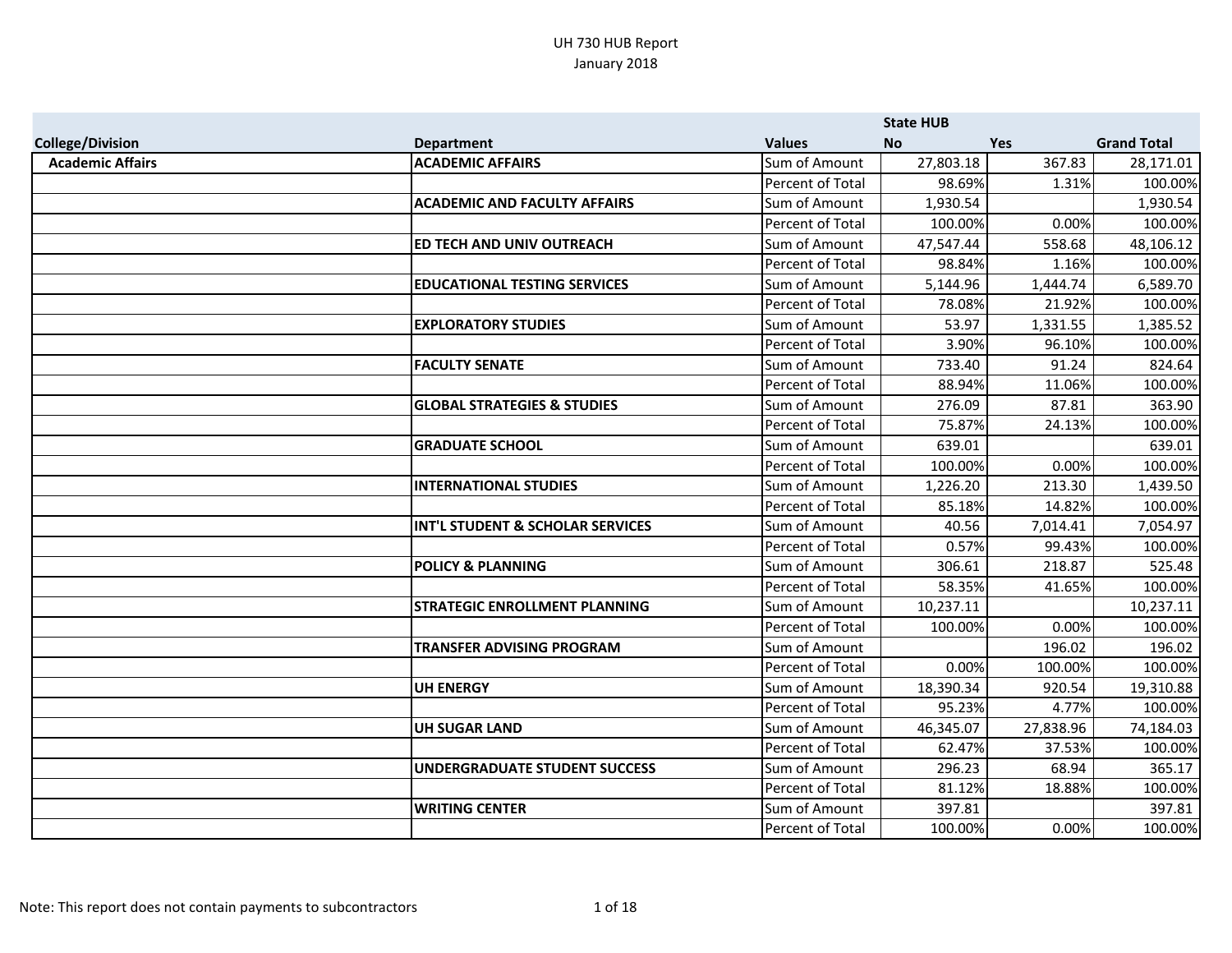|                                          |                                               |                         | <b>State HUB</b> |            |                    |
|------------------------------------------|-----------------------------------------------|-------------------------|------------------|------------|--------------------|
| <b>College/Division</b>                  | <b>Department</b>                             | <b>Values</b>           | <b>No</b>        | <b>Yes</b> | <b>Grand Total</b> |
| <b>Academic Affairs Sum of Amount</b>    |                                               |                         | 161,368.52       | 40,352.89  | 201,721.41         |
| <b>Academic Affairs Percent of Total</b> |                                               |                         | 80.00%           | 20.00%     | 100.00%            |
| <b>Administration and Finance</b>        | <b>ADMINISTRATION &amp; FINANCE</b>           | Sum of Amount           | 36,541.45        | 9,578.97   | 46,120.42          |
|                                          |                                               | Percent of Total        | 79.23%           | 20.77%     | 100.00%            |
|                                          | <b>AUXILIARY SERVICES OPERATIONS</b>          | Sum of Amount           | 5,178.95         | 3,930.24   | 9,109.19           |
|                                          |                                               | Percent of Total        | 56.85%           | 43.15%     | 100.00%            |
|                                          | <b>BUDGET</b>                                 | Sum of Amount           | 401.42           |            | 401.42             |
|                                          |                                               | Percent of Total        | 100.00%          | 0.00%      | 100.00%            |
|                                          | <b>BUSINESS SERVICES</b>                      | Sum of Amount           | 2,640.06         | 249.65     | 2,889.71           |
|                                          |                                               | Percent of Total        | 91.36%           | 8.64%      | 100.00%            |
|                                          | <b>BUSINESS SERVICES III</b>                  | Sum of Amount           | 284.45           |            | 284.45             |
|                                          |                                               | Percent of Total        | 100.00%          | 0.00%      | 100.00%            |
|                                          | <b>BUSINESS SERVICES SITE II</b>              | Sum of Amount           |                  | 887.70     | 887.70             |
|                                          |                                               | Percent of Total        | 0.00%            | 100.00%    | 100.00%            |
|                                          | <b>CENTRAL FACILITY SERVICES</b>              | Sum of Amount           | 8,063.66         | 2,512.04   | 10,575.70          |
|                                          |                                               | Percent of Total        | 76.25%           | 23.75%     | 100.00%            |
|                                          | <b>COUGAR CARD</b>                            | Sum of Amount           | 140,415.16       | 108.27     | 140,523.43         |
|                                          |                                               | Percent of Total        | 99.92%           | 0.08%      | 100.00%            |
|                                          | <b>CULLEN PERFORMANCE HALL</b>                | Sum of Amount           | 20,839.89        | 581.70     | 21,421.59          |
|                                          |                                               | Percent of Total        | 97.28%           | 2.72%      | 100.00%            |
|                                          | <b>EMERGENCY MANAGEMENT</b>                   | Sum of Amount           | 201.06           | 20.44      | 221.50             |
|                                          |                                               | <b>Percent of Total</b> | 90.77%           | 9.23%      | 100.00%            |
|                                          | <b>ENTERPRISE SYSTEMS</b>                     | Sum of Amount           | 176,516.70       | 87,076.36  | 263,593.06         |
|                                          |                                               | Percent of Total        | 66.97%           | 33.03%     | 100.00%            |
|                                          | <b>ENV HEALTH &amp; LIFE SAFETY</b>           | Sum of Amount           | 4,026.80         | 33.20      | 4,060.00           |
|                                          |                                               | Percent of Total        | 99.18%           | 0.82%      | 100.00%            |
|                                          | <b>FACILITIES MANAGEMENT</b>                  | Sum of Amount           | 32,312.64        | 510.63     | 32,823.27          |
|                                          |                                               | Percent of Total        | 98.44%           | 1.56%      | 100.00%            |
|                                          | <b>FACILITIES OPERATION &amp; MAINT</b>       | Sum of Amount           | 15,365.47        | 557.40     | 15,922.87          |
|                                          |                                               | Percent of Total        | 96.50%           | 3.50%      | 100.00%            |
|                                          | <b>FACILITIES PLANNING &amp; CONSTRUCTION</b> | Sum of Amount           | 9,854,947.55     | 720,554.18 | 10,575,501.73      |
|                                          |                                               | Percent of Total        | 93.19%           | 6.81%      | 100.00%            |
|                                          | <b>FACILITIES/CONSTRUCTION MGMT ADMIN</b>     | Sum of Amount           |                  | 404.22     | 404.22             |
|                                          |                                               | Percent of Total        | 0.00%            | 100.00%    | 100.00%            |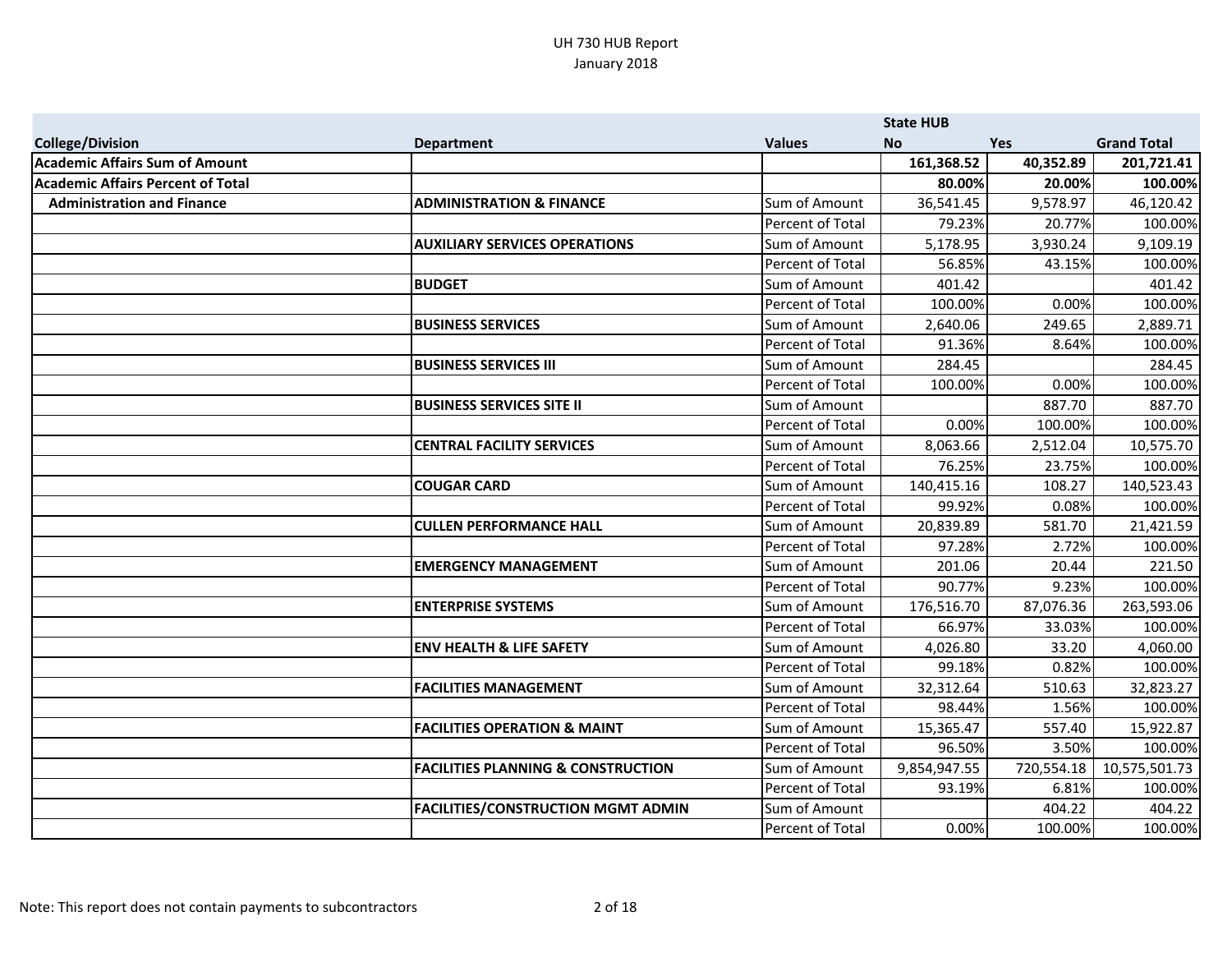|                                   |                                              |                         | <b>State HUB</b> |            |                    |
|-----------------------------------|----------------------------------------------|-------------------------|------------------|------------|--------------------|
| <b>College/Division</b>           | <b>Department</b>                            | <b>Values</b>           | <b>No</b>        | <b>Yes</b> | <b>Grand Total</b> |
| <b>Administration and Finance</b> | <b>FINANCE-A&amp;F</b>                       | Sum of Amount           | 2,965.44         | 19,377.34  | 22,342.78          |
|                                   |                                              | Percent of Total        | 13.27%           | 86.73%     | 100.00%            |
|                                   | <b>FINANCIAL REPORTING</b>                   | Sum of Amount           | 92.45            |            | 92.45              |
|                                   |                                              | Percent of Total        | 100.00%          | 0.00%      | 100.00%            |
|                                   | <b>FIRE LIFE SAFETY SERVICES</b>             | Sum of Amount           |                  | 103.88     | 103.88             |
|                                   |                                              | Percent of Total        | 0.00%            | 100.00%    | 100.00%            |
|                                   | HIGH PERFORMANCE & COMPUTING & NETWK         | Sum of Amount           | 44.28            |            | 44.28              |
|                                   |                                              | Percent of Total        | 100.00%          | 0.00%      | 100.00%            |
|                                   | <b>HUMAN RESOURCES</b>                       | Sum of Amount           | 8,958.55         | 600.41     | 9,558.96           |
|                                   |                                              | <b>Percent of Total</b> | 93.72%           | 6.28%      | 100.00%            |
|                                   | <b>INACTIVE-BUSINESS SERVICES OPERATIONS</b> | Sum of Amount           | 49.98            |            | 49.98              |
|                                   |                                              | Percent of Total        | 100.00%          | 0.00%      | 100.00%            |
|                                   | <b>INST - BUDGET</b>                         | Sum of Amount           | 12,366.09        |            | 12,366.09          |
|                                   |                                              | Percent of Total        | 100.00%          | 0.00%      | 100.00%            |
|                                   | <b>INST - BUSINESS SERVICES</b>              | Sum of Amount           | 16,778.85        | 1,782.90   | 18,561.75          |
|                                   |                                              | Percent of Total        | 90.39%           | 9.61%      | 100.00%            |
|                                   | <b>INST - FINANCIAL REPORTING</b>            | Sum of Amount           |                  | 1,126.87   | 1,126.87           |
|                                   |                                              | Percent of Total        | 0.00%            | 100.00%    | 100.00%            |
|                                   | <b>KUHF RADIO</b>                            | Sum of Amount           | 21,675.10        | 14,860.77  | 36,535.87          |
|                                   |                                              | Percent of Total        | 59.33%           | 40.67%     | 100.00%            |
|                                   | <b>MINOR AND PLANNED PROJECTS</b>            | Sum of Amount           | 712,484.42       | 25,060.00  | 737,544.42         |
|                                   |                                              | Percent of Total        | 96.60%           | 3.40%      | 100.00%            |
|                                   | <b>MINOR IN-HOUSE CONSTRUCTION</b>           | Sum of Amount           | 620.08           | 33,724.99  | 34,345.07          |
|                                   |                                              | Percent of Total        | 1.81%            | 98.19%     | 100.00%            |
|                                   | <b>OFFICE EQUAL OPPORTUNITY SRVS</b>         | Sum of Amount           | 204.50           | 182.12     | 386.62             |
|                                   |                                              | Percent of Total        | 52.89%           | 47.11%     | 100.00%            |
|                                   | PARKING & TRANSPORTATION OPERATIONS          | Sum of Amount           | 2,015.00         | 5,508.72   | 7,523.72           |
|                                   |                                              | Percent of Total        | 26.78%           | 73.22%     | 100.00%            |
|                                   | <b>PHY PLANT-AUTOMOTIVE</b>                  | Sum of Amount           | 27,751.07        | 6,095.52   | 33,846.59          |
|                                   |                                              | Percent of Total        | 81.99%           | 18.01%     | 100.00%            |
|                                   | <b>PHY PLANT-GROUNDS MAINT</b>               | Sum of Amount           | 68,881.98        | 39.94      | 68,921.92          |
|                                   |                                              | Percent of Total        | 99.94%           | 0.06%      | 100.00%            |
|                                   | <b>PHY PLANT-SOLID WASTE</b>                 | Sum of Amount           | 6,002.85         | 79.88      | 6,082.73           |
|                                   |                                              | Percent of Total        | 98.69%           | 1.31%      | 100.00%            |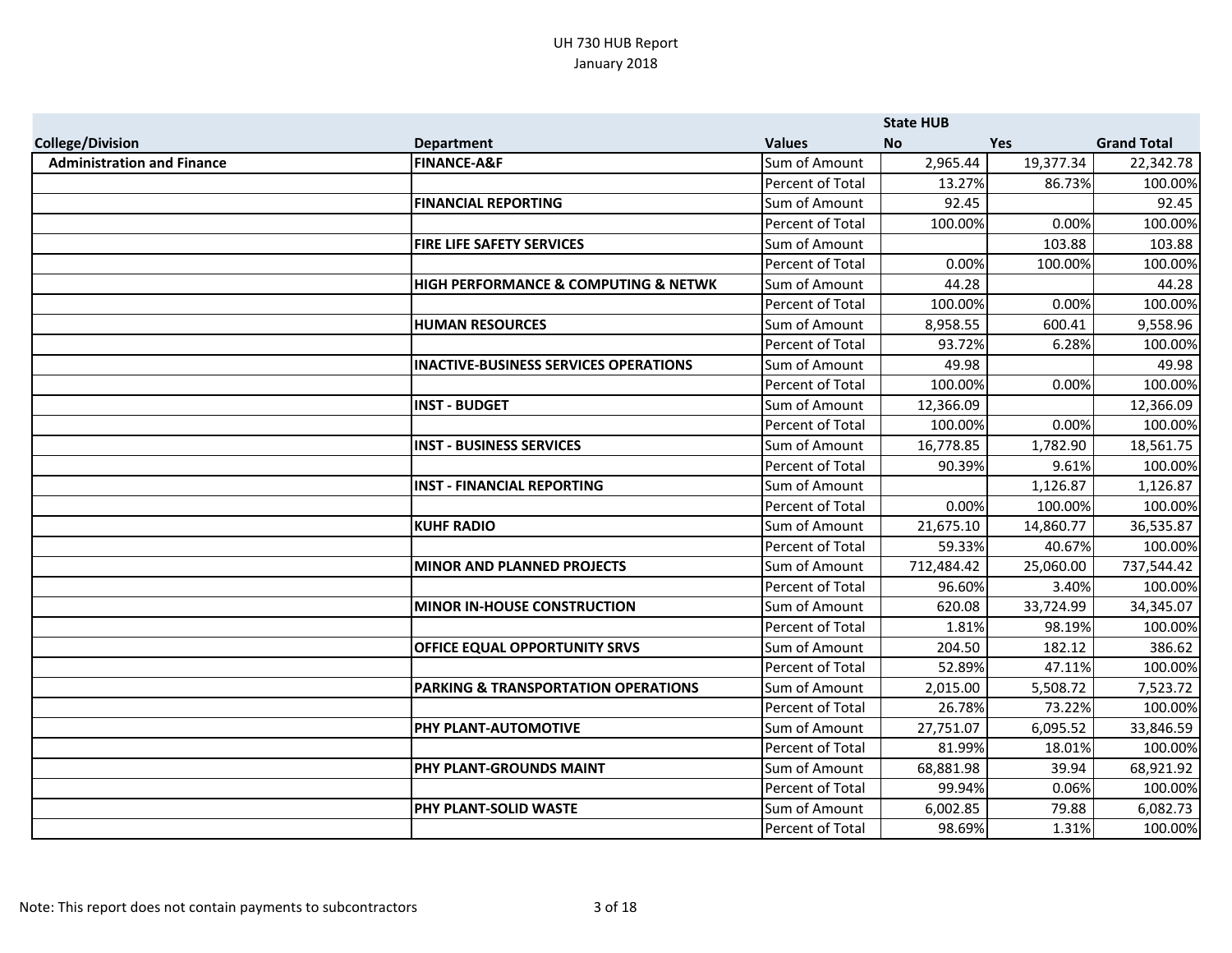|                                   |                                          |                  | <b>State HUB</b> |            |                    |
|-----------------------------------|------------------------------------------|------------------|------------------|------------|--------------------|
| <b>College/Division</b>           | <b>Department</b>                        | <b>Values</b>    | <b>No</b>        | <b>Yes</b> | <b>Grand Total</b> |
| <b>Administration and Finance</b> | <b>PHYSICAL PLANT</b>                    | Sum of Amount    | 86,133.32        | 449,558.31 | 535,691.63         |
|                                   |                                          | Percent of Total | 16.08%           | 83.92%     | 100.00%            |
|                                   | PLANNING                                 | Sum of Amount    |                  | 3,075.84   | 3,075.84           |
|                                   |                                          | Percent of Total | 0.00%            | 100.00%    | 100.00%            |
|                                   | <b>POLICE</b>                            | Sum of Amount    | 13,762.07        | 4,135.36   | 17,897.43          |
|                                   |                                          | Percent of Total | 76.89%           | 23.11%     | 100.00%            |
|                                   | <b>POSTAL SERVICES OPERATIONS</b>        | Sum of Amount    | 137.50           | 50.00      | 187.50             |
|                                   |                                          | Percent of Total | 73.33%           | 26.67%     | 100.00%            |
|                                   | <b>PRINTING OPERATIONS</b>               | Sum of Amount    | 11,365.80        | 50.00      | 11,415.80          |
|                                   |                                          | Percent of Total | 99.56%           | 0.44%      | 100.00%            |
|                                   | <b>PUBLIC ART</b>                        | Sum of Amount    | 6,672.21         | 1,227.72   | 7,899.93           |
|                                   |                                          | Percent of Total | 84.46%           | 15.54%     | 100.00%            |
|                                   | <b>PURCHASED UTILITIES</b>               | Sum of Amount    | 5,571.42         |            | 5,571.42           |
|                                   |                                          | Percent of Total | 100.00%          | 0.00%      | 100.00%            |
|                                   | <b>RISK MANAGEMENT</b>                   | Sum of Amount    | 407.58           |            | 407.58             |
|                                   |                                          | Percent of Total | 100.00%          | 0.00%      | 100.00%            |
|                                   | <b>SERVICE LEVEL AGREEMENT</b>           | Sum of Amount    | 33,544.91        | 336,443.00 | 369,987.91         |
|                                   |                                          | Percent of Total | 9.07%            | 90.93%     | 100.00%            |
|                                   | <b>STUDENT BUSINESS SERVICES</b>         | Sum of Amount    | 15,543.20        | 1,545.93   | 17,089.13          |
|                                   |                                          | Percent of Total | 90.95%           | 9.05%      | 100.00%            |
|                                   | <b>TECHNOLOGY SERVICES &amp; SUPPORT</b> | Sum of Amount    | 279,265.57       | 782,921.28 | 1,062,186.85       |
|                                   |                                          | Percent of Total | 26.29%           | 73.71%     | 100.00%            |
|                                   | <b>TV PUBLIC BROADCASTING</b>            | Sum of Amount    | 44,946.89        | 9,274.63   | 54,221.52          |
|                                   |                                          | Percent of Total | 82.89%           | 17.11%     | 100.00%            |
|                                   | UH SPORTS & ENTERTAINMENT SVC            | Sum of Amount    | 258,320.36       |            | 258,320.36         |
|                                   |                                          | Percent of Total | 100.00%          | 0.00%      | 100.00%            |
|                                   | UIT EXTERNALLY FUNDED PROJECTS           | Sum of Amount    |                  | 11,026.56  | 11,026.56          |
|                                   |                                          | Percent of Total | 0.00%            | 100.00%    | 100.00%            |
|                                   | UIT SECURITY                             | Sum of Amount    |                  | 106,308.08 | 106,308.08         |
|                                   |                                          | Percent of Total | 0.00%            | 100.00%    | 100.00%            |
|                                   | UNIV PROPERTY SERVICES OPERATIONS        | Sum of Amount    | 317,139.00       |            | 317,139.00         |
|                                   |                                          | Percent of Total | 100.00%          | 0.00%      | 100.00%            |
|                                   | UNIVERSITY INFORMATION TECHNOLOGY        | Sum of Amount    | 44,530.64        | 4,183.02   | 48,713.66          |
|                                   |                                          | Percent of Total | 91.41%           | 8.59%      | 100.00%            |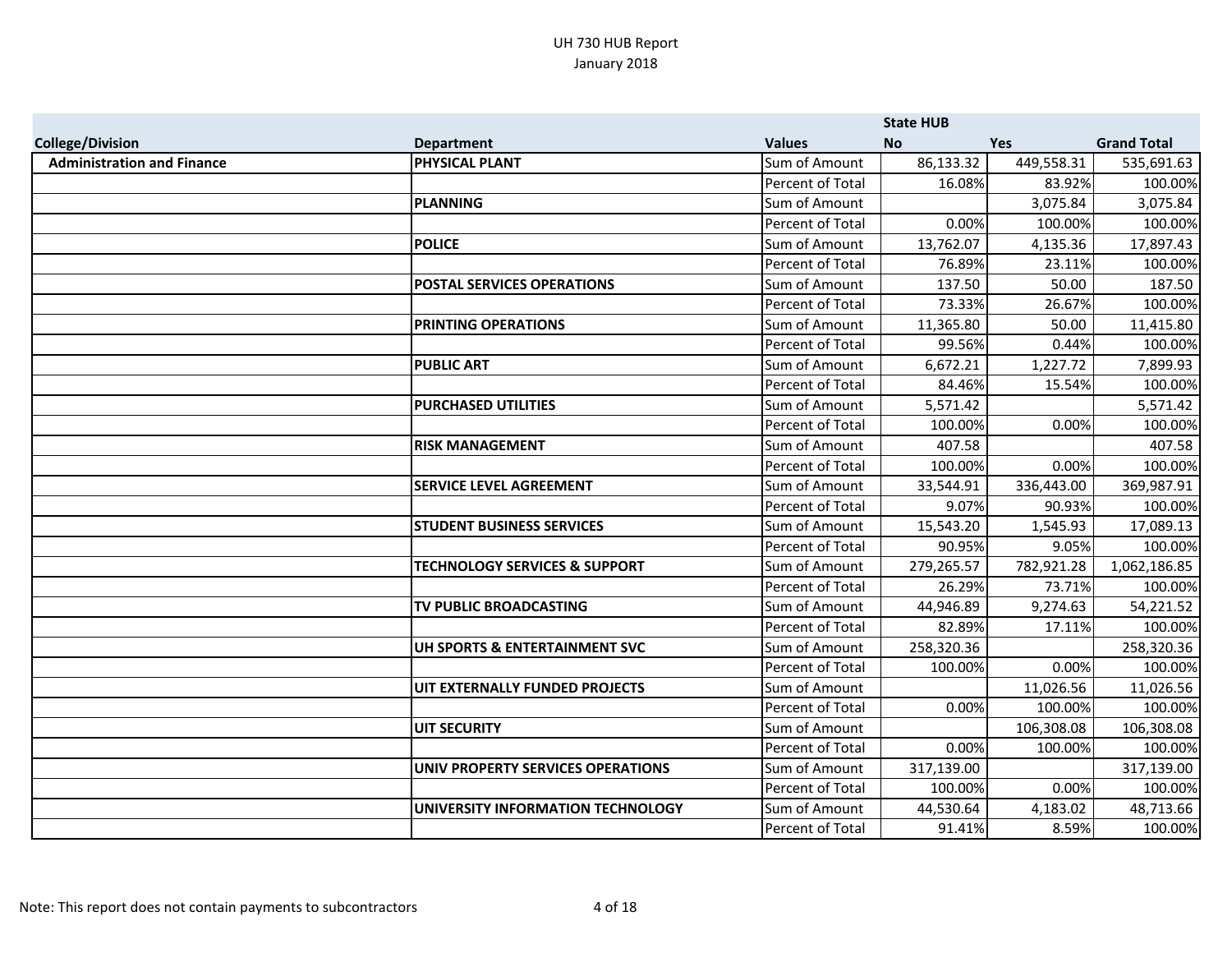|                                                    |                                             |                         | <b>State HUB</b> |              |                    |
|----------------------------------------------------|---------------------------------------------|-------------------------|------------------|--------------|--------------------|
| <b>College/Division</b>                            | <b>Department</b>                           | <b>Values</b>           | <b>No</b>        | <b>Yes</b>   | <b>Grand Total</b> |
| <b>Administration and Finance Sum of Amount</b>    |                                             |                         | 12,295,966.37    | 2,645,348.07 | 14,941,314.44      |
| <b>Administration and Finance Percent of Total</b> |                                             |                         | 82.30%           | 17.70%       | 100.00%            |
| Architecture                                       | <b>ARCHITECTURE</b>                         | Sum of Amount           | 1,567.00         |              | 1,567.00           |
|                                                    |                                             | Percent of Total        | 100.00%          | 0.00%        | 100.00%            |
|                                                    | <b>DEAN, ARCHITECTURE</b>                   | Sum of Amount           | 25,950.26        | 7,249.59     | 33,199.85          |
|                                                    |                                             | Percent of Total        | 78.16%           | 21.84%       | 100.00%            |
| <b>Architecture Sum of Amount</b>                  |                                             |                         | 27,517.26        | 7,249.59     | 34,766.85          |
| <b>Architecture Percent of Total</b>               |                                             |                         | 79.15%           | 20.85%       | 100.00%            |
| <b>Business Administration</b>                     | <b>ACCOUNTANCY AND TAXATION</b>             | Sum of Amount           | 4,664.44         | 593.06       | 5,257.50           |
|                                                    |                                             | Percent of Total        | 88.72%           | 11.28%       | 100.00%            |
|                                                    | <b>ACCOUNTING CERTIFICATE PROGRAM</b>       | Sum of Amount           | 5,659.50         | 131.47       | 5,790.97           |
|                                                    |                                             | Percent of Total        | 97.73%           | 2.27%        | 100.00%            |
|                                                    | <b>BAUER CAREER SERVICES CTR</b>            | Sum of Amount           | 1,990.78         | 1,306.12     | 3,296.90           |
|                                                    |                                             | Percent of Total        | 60.38%           | 39.62%       | 100.00%            |
|                                                    | <b>BAUER COMMUNICATIONS</b>                 | Sum of Amount           | 39,410.99        | 2,025.95     | 41,436.94          |
|                                                    |                                             | Percent of Total        | 95.11%           | 4.89%        | 100.00%            |
|                                                    | <b>BAUER DIVISION OF TECHNOLOGY</b>         | Sum of Amount           | 27,102.74        | 422.35       | 27,525.09          |
|                                                    |                                             | Percent of Total        | 98.47%           | 1.53%        | 100.00%            |
|                                                    | <b>BAUER EXTERNAL RELATIONS DEPT</b>        | Sum of Amount           |                  | 75.81        | 75.81              |
|                                                    |                                             | Percent of Total        | 0.00%            | 100.00%      | 100.00%            |
|                                                    | <b>BAUER GRADUATE PROFESSIONAL PROGRAMS</b> | Sum of Amount           | 6,788.41         |              | 6,788.41           |
|                                                    |                                             | Percent of Total        | 100.00%          | 0.00%        | 100.00%            |
|                                                    | <b>CTR FOR EXECUTIVE DEVELOPMENT</b>        | Sum of Amount           | 23,004.03        |              | 23,004.03          |
|                                                    |                                             | <b>Percent of Total</b> | 100.00%          | 0.00%        | 100.00%            |
|                                                    | <b>DEAN'S OFFICE, BAUER COLLEGE</b>         | Sum of Amount           | 111,578.04       | 10,950.05    | 122,528.09         |
|                                                    |                                             | Percent of Total        | 91.06%           | 8.94%        | 100.00%            |
|                                                    | <b>DECISION AND INFORMATION SCIEN</b>       | Sum of Amount           | 2,662.77         | 7,620.55     | 10,283.32          |
|                                                    |                                             | Percent of Total        | 25.89%           | 74.11%       | 100.00%            |
|                                                    | <b>EXECUTIVE DEGREE PROGRAMS</b>            | Sum of Amount           | 59,410.29        | 1,081.56     | 60,491.85          |
|                                                    |                                             | Percent of Total        | 98.21%           | 1.79%        | 100.00%            |
|                                                    | <b>FINANCE-BAUER COLLEGE</b>                | Sum of Amount           | 10,787.73        | 1,321.61     | 12,109.34          |
|                                                    |                                             | Percent of Total        | 89.09%           | 10.91%       | 100.00%            |
|                                                    | <b>MANAGEMENT-BAUER COLLEGE</b>             | Sum of Amount           | 577.52           | 110.34       | 687.86             |
|                                                    |                                             | <b>Percent of Total</b> | 83.96%           | 16.04%       | 100.00%            |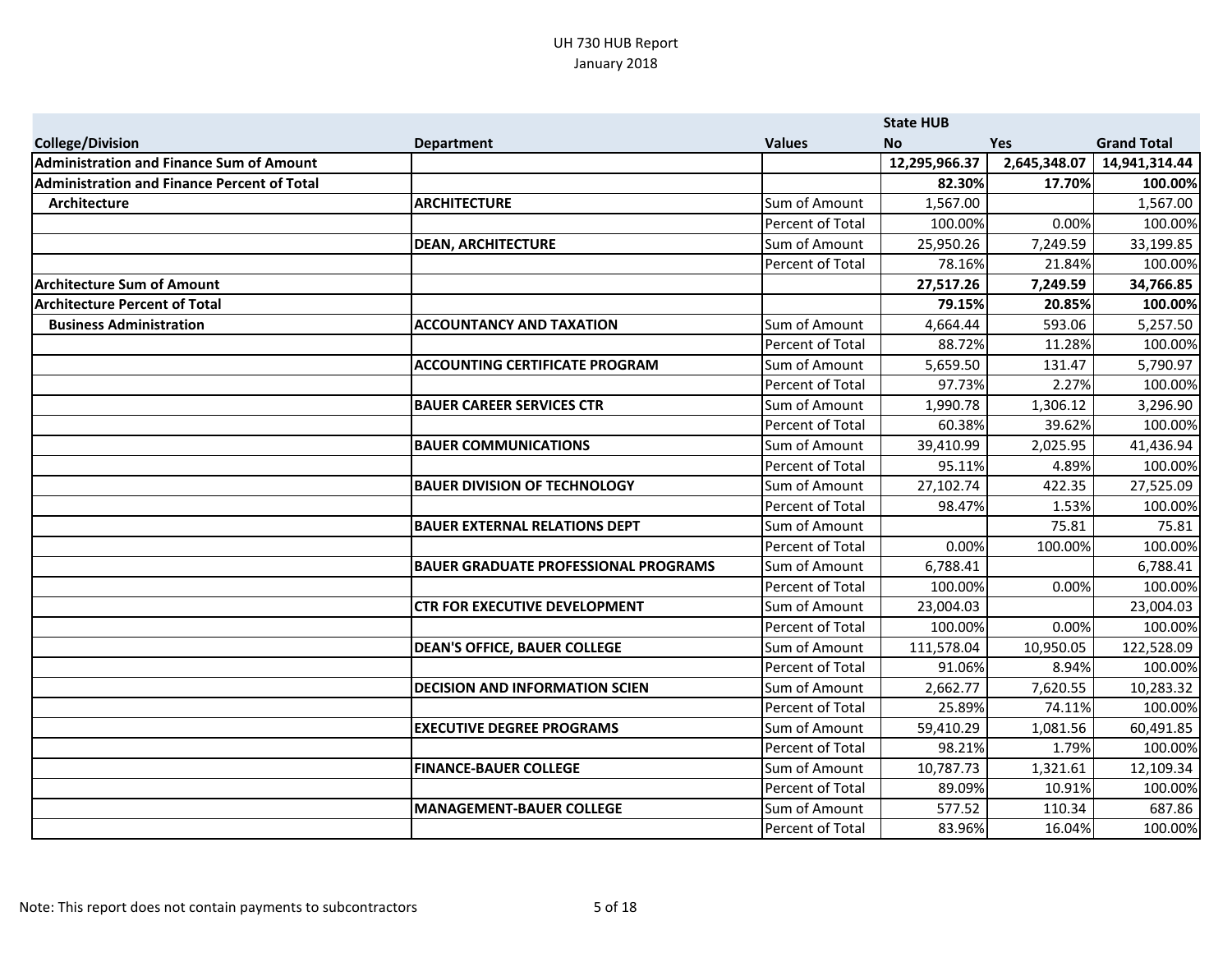|                                                 |                                              |                         | <b>State HUB</b> |            |                    |
|-------------------------------------------------|----------------------------------------------|-------------------------|------------------|------------|--------------------|
| <b>College/Division</b>                         | <b>Department</b>                            | <b>Values</b>           | <b>No</b>        | <b>Yes</b> | <b>Grand Total</b> |
| <b>Business Administration</b>                  | <b>MARKETING-BAUER COLLEGE</b>               | Sum of Amount           | 202.37           | 1,651.28   | 1,853.65           |
|                                                 |                                              | Percent of Total        | 10.92%           | 89.08%     | 100.00%            |
|                                                 | <b>SALES EXCELLENCE INSTITUTE</b>            | Sum of Amount           | 8,158.29         | 256.20     | 8,414.49           |
|                                                 |                                              | Percent of Total        | 96.96%           | 3.04%      | 100.00%            |
|                                                 | <b>SMALL BUSINESS DEV CENTER</b>             | Sum of Amount           | 14,595.46        | 4,642.63   | 19,238.09          |
|                                                 |                                              | Percent of Total        | 75.87%           | 24.13%     | 100.00%            |
|                                                 | UNDERGRAD BUSINESS PROG                      | Sum of Amount           | 1,339.78         | 139.84     | 1,479.62           |
|                                                 |                                              | Percent of Total        | 90.55%           | 9.45%      | 100.00%            |
|                                                 | <b>WOLFF CTR FOR ENTREPRENEURSHIP</b>        | Sum of Amount           | 669.39           |            | 669.39             |
|                                                 |                                              | Percent of Total        | 100.00%          | 0.00%      | 100.00%            |
| <b>Business Administration Sum of Amount</b>    |                                              |                         | 318,602.53       | 32,328.82  | 350,931.35         |
| <b>Business Administration Percent of Total</b> |                                              |                         | 90.79%           | 9.21%      | 100.00%            |
| <b>Chancellor/President</b>                     | <b>BASEBALL</b>                              | Sum of Amount           | 3,854.05         |            | 3,854.05           |
|                                                 |                                              | Percent of Total        | 100.00%          | 0.00%      | 100.00%            |
|                                                 | <b>COMMUNITY RELATIONS &amp; INST ACCESS</b> | Sum of Amount           | 269.07           |            | 269.07             |
|                                                 |                                              | Percent of Total        | 100.00%          | 0.00%      | 100.00%            |
|                                                 | <b>FOOTBALL</b>                              | Sum of Amount           | 228,292.41       | 978.99     | 229,271.40         |
|                                                 |                                              | Percent of Total        | 99.57%           | 0.43%      | 100.00%            |
|                                                 | <b>INTERCOLLEGIATE ATHLETICS</b>             | Sum of Amount           | 408,039.13       | 3,329.86   | 411,368.99         |
|                                                 |                                              | Percent of Total        | 99.19%           | 0.81%      | 100.00%            |
|                                                 | <b>MEN'S BASKETBALL</b>                      | Sum of Amount           | 14,128.27        | 3,074.14   | 17,202.41          |
|                                                 |                                              | <b>Percent of Total</b> | 82.13%           | 17.87%     | 100.00%            |
|                                                 | <b>MEN'S GOLF</b>                            | Sum of Amount           | 189.06           |            | 189.06             |
|                                                 |                                              | Percent of Total        | 100.00%          | 0.00%      | 100.00%            |
|                                                 | <b>MEN'S TRACK AND FIELD</b>                 | Sum of Amount           | 4,478.91         |            | 4,478.91           |
|                                                 |                                              | Percent of Total        | 100.00%          | 0.00%      | 100.00%            |
|                                                 | <b>OFFICE OF SPECIAL EVENTS</b>              | Sum of Amount           | 6,149.62         | 9,391.00   | 15,540.62          |
|                                                 |                                              | Percent of Total        | 39.57%           | 60.43%     | 100.00%            |
|                                                 | <b>PRESIDENT</b>                             | Sum of Amount           | 3,323.24         | 659.53     | 3,982.77           |
|                                                 |                                              | Percent of Total        | 83.44%           | 16.56%     | 100.00%            |
|                                                 | <b>STAFF COUNCIL</b>                         | Sum of Amount           | 48.76            | 290.72     | 339.48             |
|                                                 |                                              | Percent of Total        | 14.36%           | 85.64%     | 100.00%            |
|                                                 | <b>WOMEN'S BASKETBALL</b>                    | Sum of Amount           | 462.50           | 675.00     | 1,137.50           |
|                                                 |                                              | Percent of Total        | 40.66%           | 59.34%     | 100.00%            |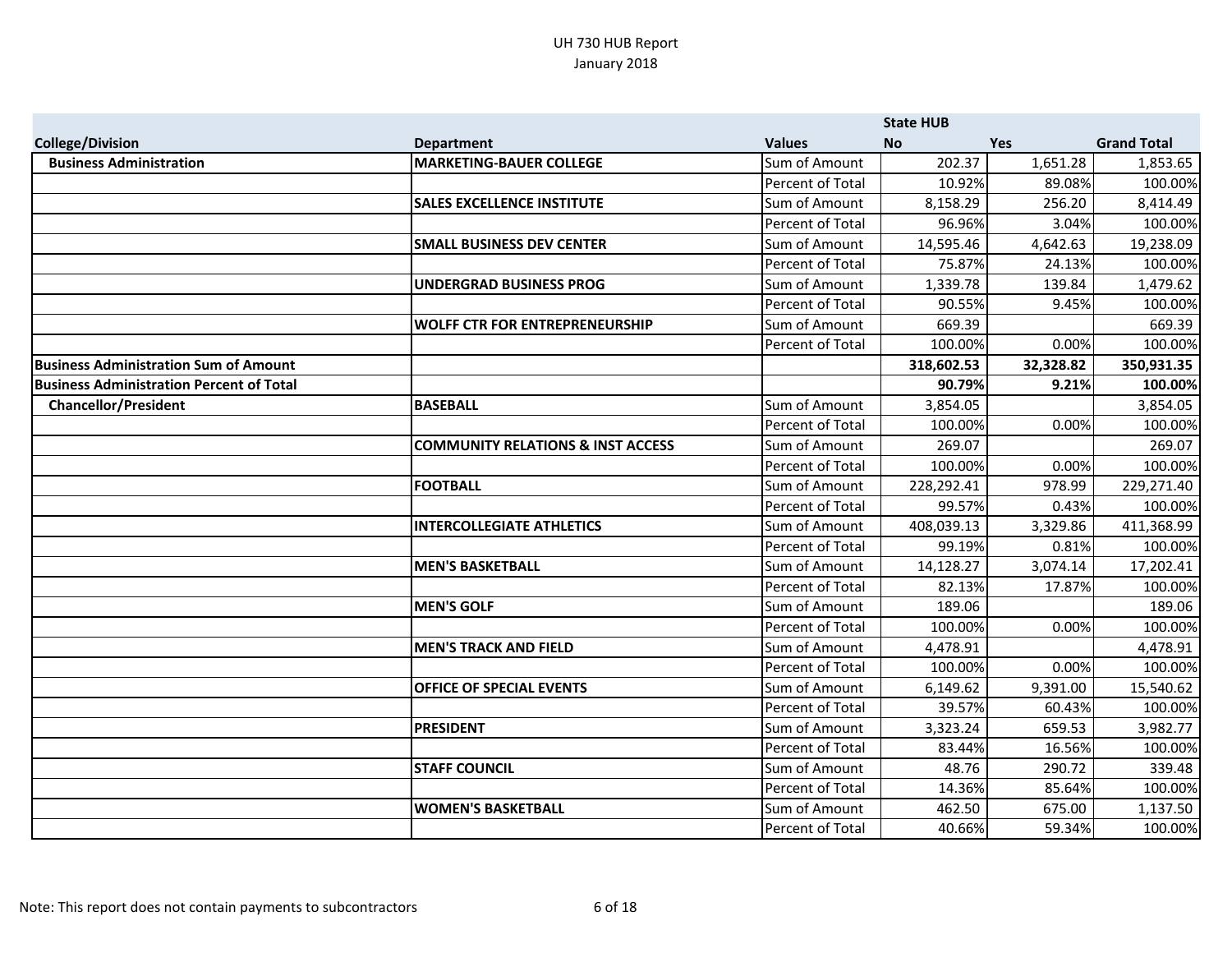|                                              |                                          |                  | <b>State HUB</b> |           |                    |
|----------------------------------------------|------------------------------------------|------------------|------------------|-----------|--------------------|
| <b>College/Division</b>                      | <b>Department</b>                        | <b>Values</b>    | <b>No</b>        | Yes       | <b>Grand Total</b> |
| <b>Chancellor/President</b>                  | <b>WOMEN'S GOLF</b>                      | Sum of Amount    | 403.02           |           | 403.02             |
|                                              |                                          | Percent of Total | 100.00%          | 0.00%     | 100.00%            |
|                                              | <b>WOMEN'S SOCCER</b>                    | Sum of Amount    | 5,138.37         |           | 5,138.37           |
|                                              |                                          | Percent of Total | 100.00%          | 0.00%     | 100.00%            |
|                                              | <b>WOMEN'S SOFTBALL</b>                  | Sum of Amount    | 5,265.42         | 922.50    | 6,187.92           |
|                                              |                                          | Percent of Total | 85.09%           | 14.91%    | 100.00%            |
|                                              | <b>WOMEN'S SWIMMING &amp; DIVING</b>     | Sum of Amount    |                  | 3,780.00  | 3,780.00           |
|                                              |                                          | Percent of Total | 0.00%            | 100.00%   | 100.00%            |
|                                              | <b>WOMEN'S VOLLEYBALL</b>                | Sum of Amount    | 2,431.11         | 900.00    | 3,331.11           |
|                                              |                                          | Percent of Total | 72.98%           | 27.02%    | 100.00%            |
| <b>Chancellor/President Sum of Amount</b>    |                                          |                  | 682,472.94       | 24,001.74 | 706,474.68         |
| <b>Chancellor/President Percent of Total</b> |                                          |                  | 96.60%           | 3.40%     | 100.00%            |
| <b>College of the Arts</b>                   | <b>ART</b>                               | Sum of Amount    | 7,551.88         | 2,057.00  | 9,608.88           |
|                                              |                                          | Percent of Total | 78.59%           | 21.41%    | 100.00%            |
|                                              | BAND                                     | Sum of Amount    | 3,700.52         |           | 3,700.52           |
|                                              |                                          | Percent of Total | 100.00%          | 0.00%     | 100.00%            |
|                                              | <b>BLAFFER GALLERY</b>                   | Sum of Amount    | 11,924.66        | 90.00     | 12,014.66          |
|                                              |                                          | Percent of Total | 99.25%           | 0.75%     | 100.00%            |
|                                              | <b>CWMCA CENTER FOR THE ARTS</b>         | Sum of Amount    | 478.85           | 107.74    | 586.59             |
|                                              |                                          | Percent of Total | 81.63%           | 18.37%    | 100.00%            |
|                                              | <b>DEAN, COLLEGE OF THE ARTS</b>         | Sum of Amount    | 35,296.60        | 711.52    | 36,008.12          |
|                                              |                                          | Percent of Total | 98.02%           | 1.98%     | 100.00%            |
|                                              | <b>MUSIC</b>                             | Sum of Amount    | 8,698.14         | 1,479.61  | 10,177.75          |
|                                              |                                          | Percent of Total | 85.46%           | 14.54%    | 100.00%            |
|                                              | <b>THEATER</b>                           | Sum of Amount    | 22,165.16        | 708.87    | 22,874.03          |
|                                              |                                          | Percent of Total | 96.90%           | 3.10%     | 100.00%            |
| College of the Arts Sum of Amount            |                                          |                  | 89,815.81        | 5,154.74  | 94,970.55          |
| <b>College of the Arts Percent of Total</b>  |                                          |                  | 94.57%           | 5.43%     | 100.00%            |
| <b>Education</b>                             | <b>ASIAN AMERICAN STUDIES</b>            | Sum of Amount    | 3,667.44         | 181.81    | 3,849.25           |
|                                              |                                          | Percent of Total | 95.28%           | 4.72%     | 100.00%            |
|                                              | <b>CENTER FOR INFO TECH IN EDUCATION</b> | Sum of Amount    | 3,733.05         | 9,442.27  | 13,175.32          |
|                                              |                                          | Percent of Total | 28.33%           | 71.67%    | 100.00%            |
|                                              | <b>CHARTER SCHOOL</b>                    | Sum of Amount    | 5,866.19         | 51.22     | 5,917.41           |
|                                              |                                          | Percent of Total | 99.13%           | 0.87%     | 100.00%            |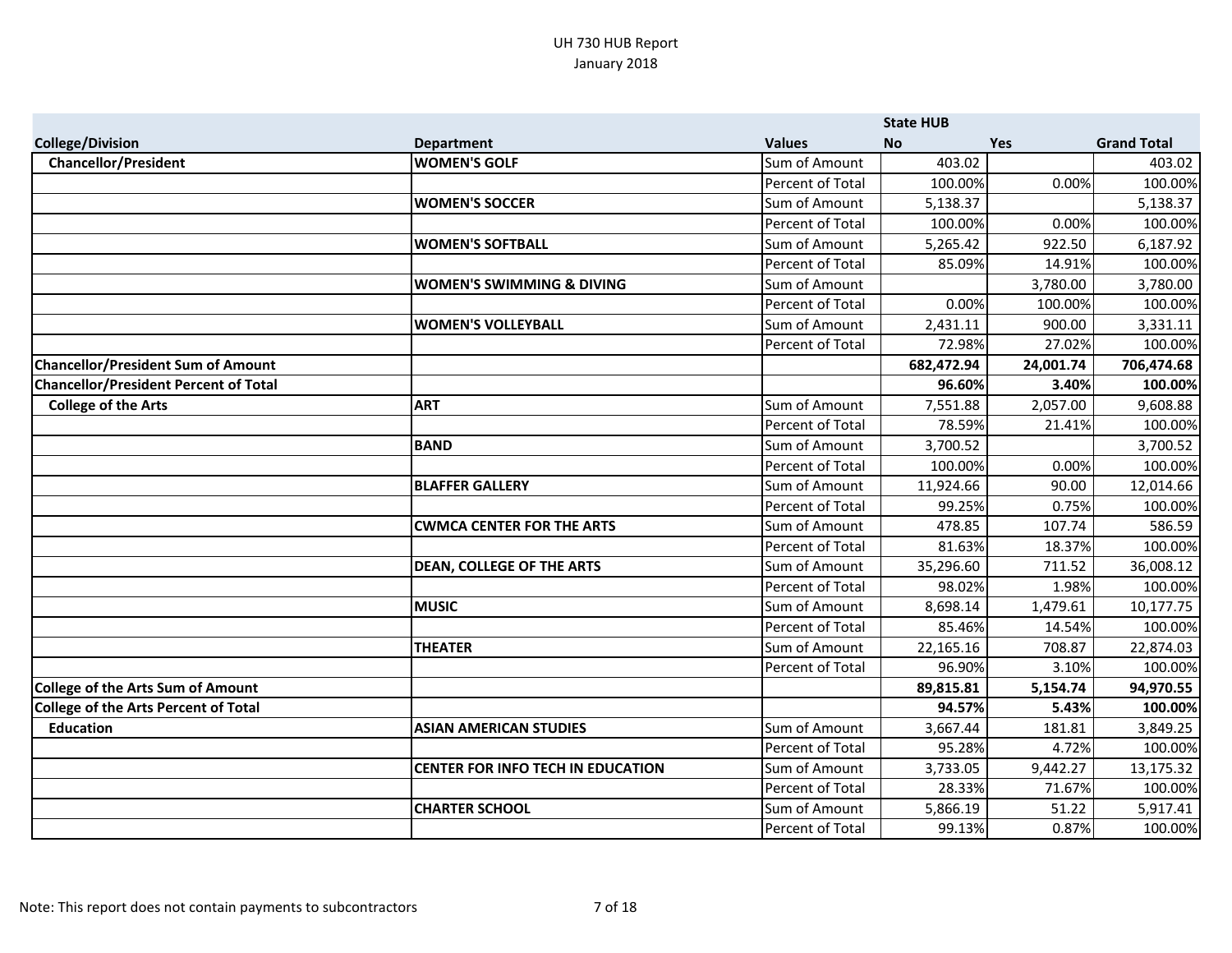|                                   |                                             |                         | <b>State HUB</b> |            |                    |
|-----------------------------------|---------------------------------------------|-------------------------|------------------|------------|--------------------|
| <b>College/Division</b>           | <b>Department</b>                           | <b>Values</b>           | <b>No</b>        | <b>Yes</b> | <b>Grand Total</b> |
| <b>Education</b>                  | <b>CONSISTENCY MGMT &amp; COOP DISCIP</b>   | Sum of Amount           | 1,368.78         | 1,010.87   | 2,379.65           |
|                                   |                                             | Percent of Total        | 57.52%           | 42.48%     | 100.00%            |
|                                   | <b>CURRICULUM AND INSTRUCTION</b>           | Sum of Amount           | 18,772.73        | 372.80     | 19,145.53          |
|                                   |                                             | Percent of Total        | 98.05%           | 1.95%      | 100.00%            |
|                                   | <b>DEAN, EDUCATION</b>                      | Sum of Amount           | 15,836.59        | 5,069.93   | 20,906.52          |
|                                   |                                             | Percent of Total        | 75.75%           | 24.25%     | 100.00%            |
|                                   | <b>ED LEADERSHIP &amp; POLICY STUDIES</b>   | Sum of Amount           | 7,678.44         | 202.81     | 7,881.25           |
|                                   |                                             | Percent of Total        | 97.43%           | 2.57%      | 100.00%            |
|                                   | <b>EDUC EFFECTIVENESS &amp; OUTREACH</b>    | Sum of Amount           | 678.75           |            | 678.75             |
|                                   |                                             | <b>Percent of Total</b> | 100.00%          | 0.00%      | 100.00%            |
|                                   | <b>PSYCH, HEALTH &amp; LEARNING SCIENCE</b> | Sum of Amount           | 4,132.62         | 1,425.82   | 5,558.44           |
|                                   |                                             | Percent of Total        | 74.35%           | 25.65%     | 100.00%            |
| <b>Education Sum of Amount</b>    |                                             |                         | 61,734.59        | 17,757.53  | 79,492.12          |
| <b>Education Percent of Total</b> |                                             |                         | 77.66%           | 22.34%     | 100.00%            |
| <b>Engineering</b>                | <b>BIOMEDICAL ENGINEERING</b>               | Sum of Amount           | 373,762.25       | 111.99     | 373,874.24         |
|                                   |                                             | Percent of Total        | 99.97%           | 0.03%      | 100.00%            |
|                                   | <b>CHEMICAL ENGINEERING</b>                 | Sum of Amount           | 168,970.16       | 7,703.77   | 176,673.93         |
|                                   |                                             | Percent of Total        | 95.64%           | 4.36%      | 100.00%            |
|                                   | <b>CIVIL ENGINEERING</b>                    | Sum of Amount           | 76,731.89        | 912.05     | 77,643.94          |
|                                   |                                             | Percent of Total        | 98.83%           | 1.17%      | 100.00%            |
|                                   | <b>COMPOSITE ENGR APPLICATIONS CT</b>       | Sum of Amount           | 189.47           | 106.34     | 295.81             |
|                                   |                                             | Percent of Total        | 64.05%           | 35.95%     | 100.00%            |
|                                   | <b>DEAN, ENGINEERING</b>                    | Sum of Amount           | 73,176.51        | 5,959.36   | 79,135.87          |
|                                   |                                             | Percent of Total        | 92.47%           | 7.53%      | 100.00%            |
|                                   | <b>ELECTRICAL ENGINEERING</b>               | Sum of Amount           | 398,600.75       | 1,687.16   | 400,287.91         |
|                                   |                                             | Percent of Total        | 99.58%           | 0.42%      | 100.00%            |
|                                   | <b>ENGINEERING SERVICES</b>                 | Sum of Amount           | 396.19           | 8,773.20   | 9,169.39           |
|                                   |                                             | Percent of Total        | 4.32%            | 95.68%     | 100.00%            |
|                                   | <b>INACTIVE-BIOMEDICAL ENGINEERING</b>      | Sum of Amount           |                  | 20.95      | 20.95              |
|                                   |                                             | Percent of Total        | 0.00%            | 100.00%    | 100.00%            |
|                                   | <b>INDUSTRIAL ENGINEERING</b>               | Sum of Amount           | 1,052.39         | 644.70     | 1,697.09           |
|                                   |                                             | Percent of Total        | 62.01%           | 37.99%     | 100.00%            |
|                                   | <b>INTEGRATED BIO &amp; NANO SYSTEM</b>     | Sum of Amount           | 1,277.59         | 53.14      | 1,330.73           |
|                                   |                                             | Percent of Total        | 96.01%           | 3.99%      | 100.00%            |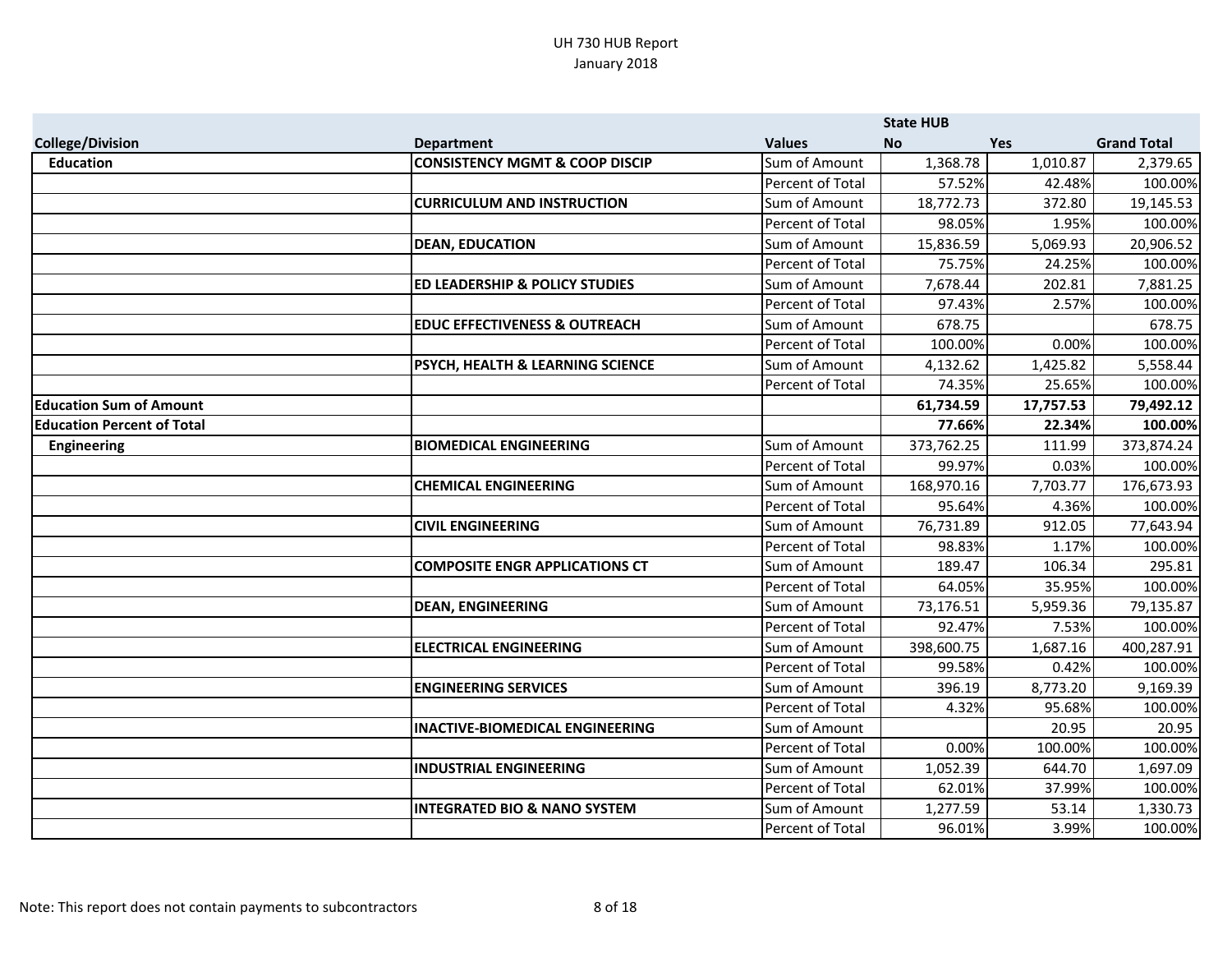|                                                         |                                            |                  | <b>State HUB</b> |            |                    |
|---------------------------------------------------------|--------------------------------------------|------------------|------------------|------------|--------------------|
| <b>College/Division</b>                                 | <b>Department</b>                          | <b>Values</b>    | <b>No</b>        | <b>Yes</b> | <b>Grand Total</b> |
| <b>Engineering</b>                                      | <b>MECHANICAL ENGINEERING</b>              | Sum of Amount    | 39,228.03        | 7,535.49   | 46,763.52          |
|                                                         |                                            | Percent of Total | 83.89%           | 16.11%     | 100.00%            |
|                                                         | <b>NATL CTR FOR AIRBORNE LASER MAPPING</b> | Sum of Amount    | 5,874.48         | 811.34     | 6,685.82           |
|                                                         |                                            | Percent of Total | 87.86%           | 12.14%     | 100.00%            |
|                                                         | <b>PETROLEUM ENGINEERING</b>               | Sum of Amount    | 13,485.61        | 872.94     | 14,358.55          |
|                                                         |                                            | Percent of Total | 93.92%           | 6.08%      | 100.00%            |
| <b>Engineering Sum of Amount</b>                        |                                            |                  | 1,152,745.32     | 35,192.43  | 1,187,937.75       |
| <b>Engineering Percent of Total</b>                     |                                            |                  | 97.04%           | 2.96%      | 100.00%            |
| <b>Graduate College of Social Work</b>                  | <b>ADMISSIONS-GCSW</b>                     | Sum of Amount    | 72.77            | 431.98     | 504.75             |
|                                                         |                                            | Percent of Total | 14.42%           | 85.58%     | 100.00%            |
|                                                         | <b>ALUMNI, CAREER &amp; DEVELOPMENT</b>    | Sum of Amount    | 340.99           |            | 340.99             |
|                                                         |                                            | Percent of Total | 100.00%          | 0.00%      | 100.00%            |
|                                                         | <b>AMERICAN HUMANICS</b>                   | Sum of Amount    |                  | 55.08      | 55.08              |
|                                                         |                                            | Percent of Total | 0.00%            | 100.00%    | 100.00%            |
|                                                         | <b>CHILD &amp; FAMILY CENTER</b>           | Sum of Amount    | 4,224.20         | 262.06     | 4,486.26           |
|                                                         |                                            | Percent of Total | 94.16%           | 5.84%      | 100.00%            |
|                                                         | <b>CTR DRUG &amp; SOCIAL POLICY RESRC</b>  | Sum of Amount    | 428.30           | 590.66     | 1,018.96           |
|                                                         |                                            | Percent of Total | 42.03%           | 57.97%     | 100.00%            |
|                                                         | <b>DEAN, SOCIAL WORK</b>                   | Sum of Amount    | 17,588.68        | 3,470.64   | 21,059.32          |
|                                                         |                                            | Percent of Total | 83.52%           | 16.48%     | 100.00%            |
|                                                         | <b>DEVELOPMENT-GCSW</b>                    | Sum of Amount    |                  | 331.52     | 331.52             |
|                                                         |                                            | Percent of Total | 0.00%            | 100.00%    | 100.00%            |
|                                                         | <b>FIELD OFFICE</b>                        | Sum of Amount    | 321.51           | 163.48     | 484.99             |
|                                                         |                                            | Percent of Total | 66.29%           | 33.71%     | 100.00%            |
|                                                         | <b>GCSW INFORMATION TECHNOLOGY</b>         | Sum of Amount    | 1,221.72         |            | 1,221.72           |
|                                                         |                                            | Percent of Total | 100.00%          | 0.00%      | 100.00%            |
|                                                         | <b>GCSW STUDENT SERVICES</b>               | Sum of Amount    | 78.50            |            | 78.50              |
|                                                         |                                            | Percent of Total | 100.00%          | 0.00%      | 100.00%            |
|                                                         | <b>INACTIVE-JODY WILLIAMS CENTER</b>       | Sum of Amount    | 448.55           |            | 448.55             |
|                                                         |                                            | Percent of Total | 100.00%          | 0.00%      | 100.00%            |
|                                                         | <b>OFFICE OF COMMUNITY PROJECTS</b>        | Sum of Amount    |                  | 672.97     | 672.97             |
|                                                         |                                            | Percent of Total | 0.00%            | 100.00%    | 100.00%            |
| <b>Graduate College of Social Work Sum of Amount</b>    |                                            |                  | 24,725.22        | 5,978.39   | 30,703.61          |
| <b>Graduate College of Social Work Percent of Total</b> |                                            |                  | 80.53%           | 19.47%     | 100.00%            |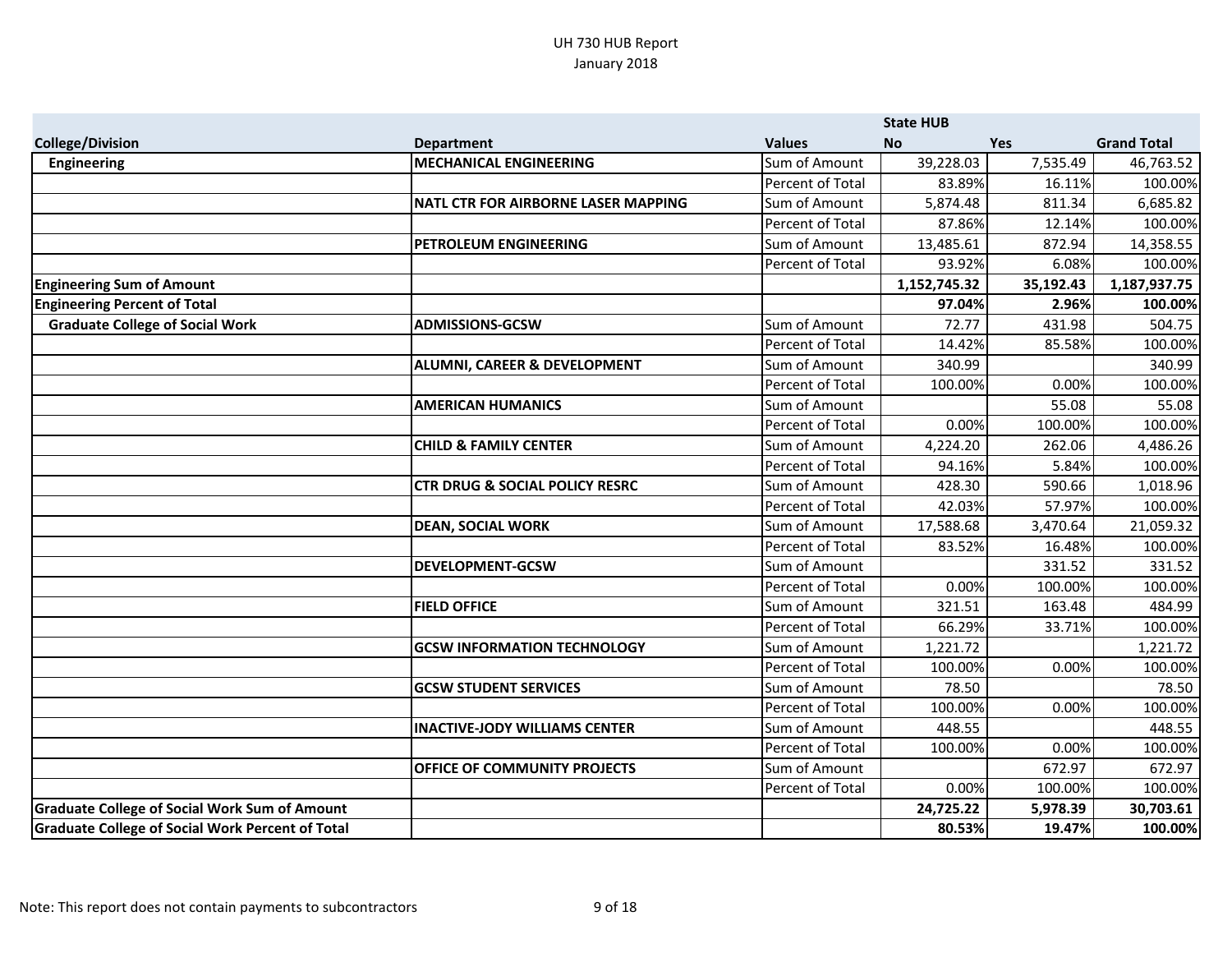|                                                  |                                                |                  | <b>State HUB</b> |            |                    |
|--------------------------------------------------|------------------------------------------------|------------------|------------------|------------|--------------------|
| <b>College/Division</b>                          | <b>Department</b>                              | <b>Values</b>    | <b>No</b>        | <b>Yes</b> | <b>Grand Total</b> |
| <b>Honors College</b>                            | <b>DEAN, HONORS COLLEGE</b>                    | Sum of Amount    | 43,718.99        | 1,916.86   | 45,635.85          |
|                                                  |                                                | Percent of Total | 95.80%           | 4.20%      | 100.00%            |
|                                                  | <b>FORENSICS PROGRAM</b>                       | Sum of Amount    | 26.10            |            | 26.10              |
|                                                  |                                                | Percent of Total | 100.00%          | 0.00%      | 100.00%            |
| <b>Honors College Sum of Amount</b>              |                                                |                  | 43,745.09        | 1,916.86   | 45,661.95          |
| <b>Honors College Percent of Total</b>           |                                                |                  | 95.80%           | 4.20%      | 100.00%            |
| <b>Hotel and Restaurant Management</b>           | <b>DEAN, HOTEL &amp; RESTAURANT MANAG</b>      | Sum of Amount    | 2,592.61         | 4.80       | 2,597.41           |
|                                                  |                                                | Percent of Total | 99.82%           | 0.18%      | 100.00%            |
|                                                  | <b>HOTEL AND RESTAURANT MANAGEMENT</b>         | Sum of Amount    | 63,749.10        | 1,638.15   | 65,387.25          |
|                                                  |                                                | Percent of Total | 97.49%           | 2.51%      | 100.00%            |
| Hotel and Restaurant Management Sum of Amount    |                                                |                  | 66,341.71        | 1,642.95   | 67,984.66          |
| Hotel and Restaurant Management Percent of Total |                                                |                  | 97.58%           | 2.42%      | 100.00%            |
| <b>Law Center</b>                                | <b>ALUMNI RELATIONS, LAW</b>                   | Sum of Amount    |                  | 193.83     | 193.83             |
|                                                  |                                                | Percent of Total | 0.00%            | 100.00%    | 100.00%            |
|                                                  | <b>BLAKELEY INSTITUTE</b>                      | Sum of Amount    |                  | 56.70      | 56.70              |
|                                                  |                                                | Percent of Total | 0.00%            | 100.00%    | 100.00%            |
|                                                  | <b>BUSINESS SERVICES, LAW</b>                  | Sum of Amount    |                  | 5,602.28   | 5,602.28           |
|                                                  |                                                | Percent of Total | 0.00%            | 100.00%    | 100.00%            |
|                                                  | <b>CAREER SERVICES, LAW</b>                    | Sum of Amount    | 228.95           | 1,471.79   | 1,700.74           |
|                                                  |                                                | Percent of Total | 13.46%           | 86.54%     | 100.00%            |
|                                                  | <b>CENTER PROGRAMS, LAW</b>                    | Sum of Amount    | 1,500.00         |            | 1,500.00           |
|                                                  |                                                | Percent of Total | 100.00%          | 0.00%      | 100.00%            |
|                                                  | <b>DEAN, LAW</b>                               | Sum of Amount    | 300.00           |            | 300.00             |
|                                                  |                                                | Percent of Total | 100.00%          | 0.00%      | 100.00%            |
|                                                  | <b>FACILITIES, LAW</b>                         | Sum of Amount    | 9,018.34         | 780.14     | 9,798.48           |
|                                                  |                                                | Percent of Total | 92.04%           | 7.96%      | 100.00%            |
|                                                  | <b>FACULTY SUPPORT LAW</b>                     | Sum of Amount    | 6,021.73         | 3,645.25   | 9,666.98           |
|                                                  |                                                | Percent of Total | 62.29%           | 37.71%     | 100.00%            |
|                                                  | <b>INNOCENCE PROGRAM</b>                       | Sum of Amount    |                  | 66.12      | 66.12              |
|                                                  |                                                | Percent of Total | 0.00%            | 100.00%    | 100.00%            |
|                                                  | <b>INST OF HIGHER EDU &amp; GOVERNANCE LAW</b> | Sum of Amount    | 313.22           |            | 313.22             |
|                                                  |                                                | Percent of Total | 100.00%          | 0.00%      | 100.00%            |
|                                                  | <b>LAW</b>                                     | Sum of Amount    | 1,149.50         |            | 1,149.50           |
|                                                  |                                                | Percent of Total | 100.00%          | 0.00%      | 100.00%            |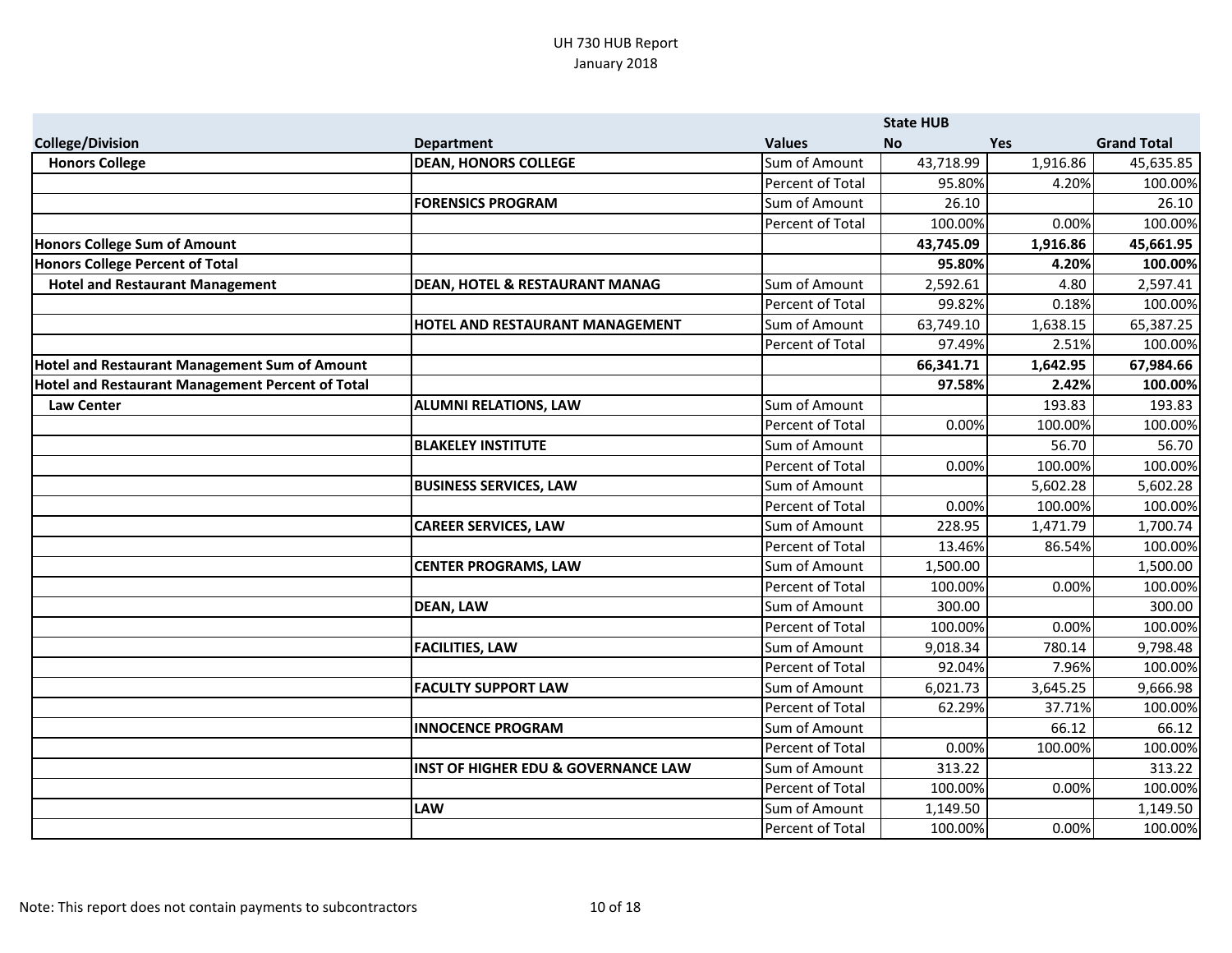|                                         |                                         |                  | <b>State HUB</b> |            |                    |
|-----------------------------------------|-----------------------------------------|------------------|------------------|------------|--------------------|
| <b>College/Division</b>                 | <b>Department</b>                       | <b>Values</b>    | <b>No</b>        | <b>Yes</b> | <b>Grand Total</b> |
| <b>Law Center</b>                       | <b>LAW FOUNDATION</b>                   | Sum of Amount    |                  | 88.56      | 88.56              |
|                                         |                                         | Percent of Total | 0.00%            | 100.00%    | 100.00%            |
|                                         | <b>LAW INFORMATION TECHNOLOGY</b>       | Sum of Amount    | 1,461.82         | 1,345.87   | 2,807.69           |
|                                         |                                         | Percent of Total | 52.06%           | 47.94%     | 100.00%            |
|                                         | <b>LAW LIBRARY</b>                      | Sum of Amount    | 2,260.22         | 2,428.46   | 4,688.68           |
|                                         |                                         | Percent of Total | 48.21%           | 51.79%     | 100.00%            |
|                                         | <b>LEGAL AID CLINIC, LAW</b>            | Sum of Amount    |                  | 164.89     | 164.89             |
|                                         |                                         | Percent of Total | 0.00%            | 100.00%    | 100.00%            |
|                                         | LEGAL RESEARCH & WRITING, LAW           | Sum of Amount    | 874.10           | 43.70      | 917.80             |
|                                         |                                         | Percent of Total | 95.24%           | 4.76%      | 100.00%            |
|                                         | <b>PUBLIC RELS &amp; MARKETING, LAW</b> | Sum of Amount    | 4,081.50         |            | 4,081.50           |
|                                         |                                         | Percent of Total | 100.00%          | 0.00%      | 100.00%            |
|                                         | <b>STUDENT SERVICES, LAW</b>            | Sum of Amount    | 654.60           | 195.15     | 849.75             |
|                                         |                                         | Percent of Total | 77.03%           | 22.97%     | 100.00%            |
| <b>Law Center Sum of Amount</b>         |                                         |                  | 27,863.98        | 16,082.74  | 43,946.72          |
| <b>Law Center Percent of Total</b>      |                                         |                  | 63.40%           | 36.60%     | 100.00%            |
| <b>Liberal Arts and Social Sciences</b> | <b>AEROSPACE STUDIES</b>                | Sum of Amount    |                  | 510.71     | 510.71             |
|                                         |                                         | Percent of Total | 0.00%            | 100.00%    | 100.00%            |
|                                         | <b>AFRICAN-AMERICAN STUDIES</b>         | Sum of Amount    | 3,345.37         | 53.19      | 3,398.56           |
|                                         |                                         | Percent of Total | 98.43%           | 1.57%      | 100.00%            |
|                                         | <b>ARTE PUBLICO</b>                     | Sum of Amount    | 57,973.62        | 47.35      | 58,020.97          |
|                                         |                                         | Percent of Total | 99.92%           | 0.08%      | 100.00%            |
|                                         | <b>CENTER FOR PUBLIC HISTORY</b>        | Sum of Amount    | 1,207.00         |            | 1,207.00           |
|                                         |                                         | Percent of Total | 100.00%          | 0.00%      | 100.00%            |
|                                         | <b>COMMUNICATION</b>                    | Sum of Amount    | 4,313.41         | 3,734.29   | 8,047.70           |
|                                         |                                         | Percent of Total | 53.60%           | 46.40%     | 100.00%            |
|                                         | <b>COMMUNICATIONS DISORDERS</b>         | Sum of Amount    | 1,978.93         | 1,082.52   | 3,061.45           |
|                                         |                                         | Percent of Total | 64.64%           | 35.36%     | 100.00%            |
|                                         | <b>COMPARATIVE CULTURAL STUDIES</b>     | Sum of Amount    | 280.25           | 1,492.48   | 1,772.73           |
|                                         |                                         | Percent of Total | 15.81%           | 84.19%     | 100.00%            |
|                                         | <b>DEAN, LIBERAL ARTS &amp; SOC SCI</b> | Sum of Amount    | 11,428.16        | 715.16     | 12,143.32          |
|                                         |                                         | Percent of Total | 94.11%           | 5.89%      | 100.00%            |
|                                         | <b>ECONOMICS</b>                        | Sum of Amount    | 2,425.75         | 1,579.96   | 4,005.71           |
|                                         |                                         | Percent of Total | 60.56%           | 39.44%     | 100.00%            |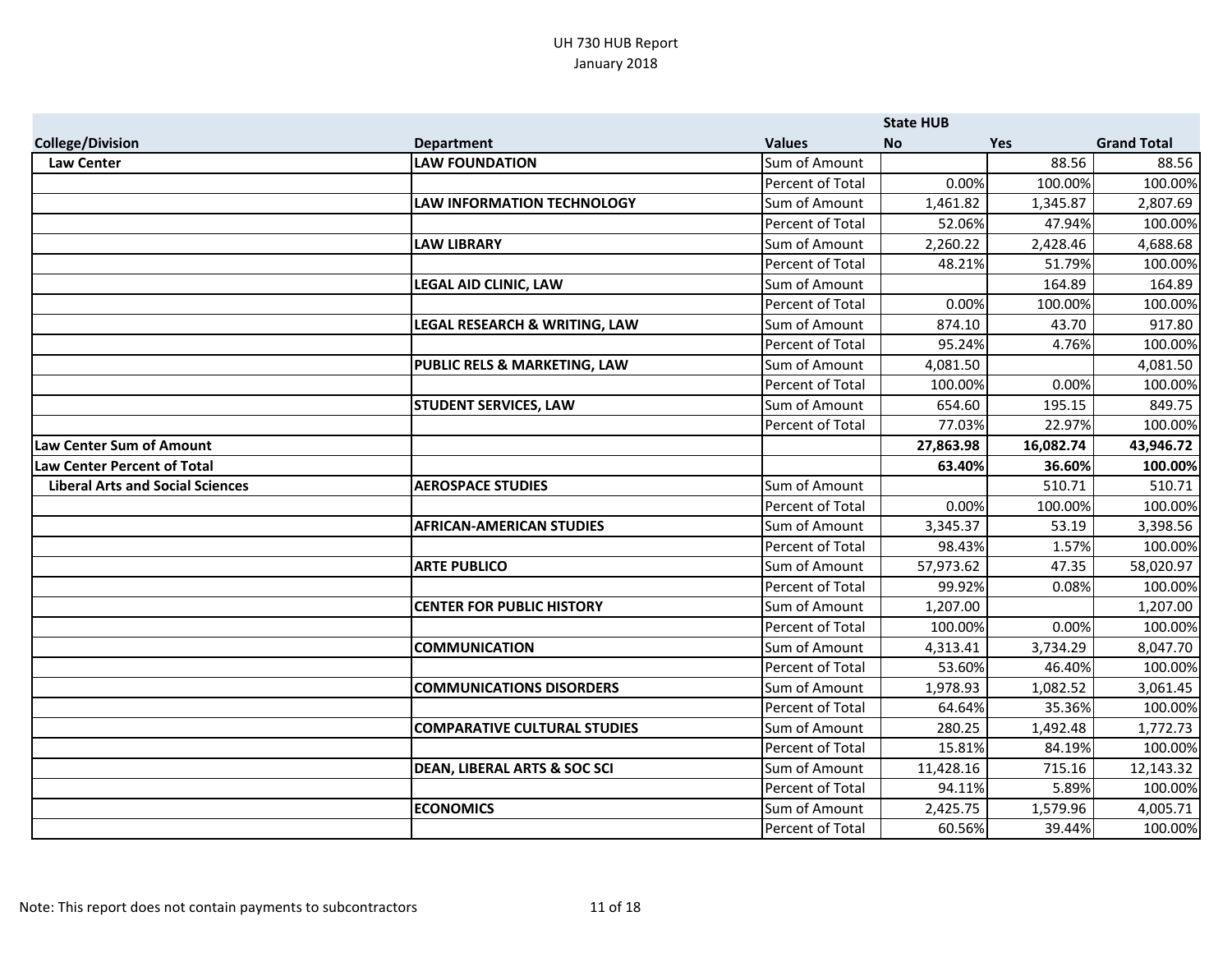|                                                          |                                       |                         | <b>State HUB</b> |            |                    |
|----------------------------------------------------------|---------------------------------------|-------------------------|------------------|------------|--------------------|
| <b>College/Division</b>                                  | <b>Department</b>                     | <b>Values</b>           | <b>No</b>        | <b>Yes</b> | <b>Grand Total</b> |
| <b>Liberal Arts and Social Sciences</b>                  | <b>ENGLISH</b>                        | Sum of Amount           | 16,425.43        | 1,468.35   | 17,893.78          |
|                                                          |                                       | Percent of Total        | 91.79%           | 8.21%      | 100.00%            |
|                                                          | <b>HEALTH AND HUMAN PERFORMANCE</b>   | Sum of Amount           | 19,105.24        | 134.19     | 19,239.43          |
|                                                          |                                       | Percent of Total        | 99.30%           | 0.70%      | 100.00%            |
|                                                          | <b>HISPANIC STUDIES</b>               | Sum of Amount           | 1,012.80         | 5,214.42   | 6,227.22           |
|                                                          |                                       | Percent of Total        | 16.26%           | 83.74%     | 100.00%            |
|                                                          | <b>HISTORY</b>                        | Sum of Amount           | 5,158.72         | 1,078.35   | 6,237.07           |
|                                                          |                                       | Percent of Total        | 82.71%           | 17.29%     | 100.00%            |
|                                                          | <b>HOBBY CENTER FOR PUBLIC POLICY</b> | Sum of Amount           | 3,491.00         | 3,920.82   | 7,411.82           |
|                                                          |                                       | Percent of Total        | 47.10%           | 52.90%     | 100.00%            |
|                                                          | <b>MEXICAN-AMERICAN STUDIES</b>       | Sum of Amount           | 1,198.79         | 1,058.85   | 2,257.64           |
|                                                          |                                       | Percent of Total        | 53.10%           | 46.90%     | 100.00%            |
|                                                          | <b>MILITARY SCIENCE</b>               | Sum of Amount           | 350.44           | 241.37     | 591.81             |
|                                                          |                                       | Percent of Total        | 59.21%           | 40.79%     | 100.00%            |
|                                                          | <b>MODERN AND CLASSICAL LANGUAGES</b> | Sum of Amount           | 274.22           | 936.20     | 1,210.42           |
|                                                          |                                       | Percent of Total        | 22.65%           | 77.35%     | 100.00%            |
|                                                          | <b>PHILOSOPHY</b>                     | Sum of Amount           | 851.99           | 69.42      | 921.41             |
|                                                          |                                       | Percent of Total        | 92.47%           | 7.53%      | 100.00%            |
|                                                          | <b>POLITICAL SCIENCE</b>              | Sum of Amount           | 909.03           | 496.04     | 1,405.07           |
|                                                          |                                       | <b>Percent of Total</b> | 64.70%           | 35.30%     | 100.00%            |
|                                                          | <b>PSYCHOLOGY</b>                     | Sum of Amount           | 32,749.74        | 2,254.20   | 35,003.94          |
|                                                          |                                       | Percent of Total        | 93.56%           | 6.44%      | 100.00%            |
|                                                          | <b>PUBLIC ADMINISTRATION PROGRAM</b>  | Sum of Amount           | 908.05           | 83.61      | 991.66             |
|                                                          |                                       | Percent of Total        | 91.57%           | 8.43%      | 100.00%            |
|                                                          | <b>SOCIOLOGY</b>                      | Sum of Amount           | 824.06           | 1,041.70   | 1,865.76           |
|                                                          |                                       | Percent of Total        | 44.17%           | 55.83%     | 100.00%            |
|                                                          | <b>WOMEN'S STUDIES PROGRAM</b>        | Sum of Amount           | 667.63           | 117.39     | 785.02             |
|                                                          |                                       | Percent of Total        | 85.05%           | 14.95%     | 100.00%            |
| <b>Liberal Arts and Social Sciences Sum of Amount</b>    |                                       |                         | 166,879.63       | 27,330.57  | 194,210.20         |
| <b>Liberal Arts and Social Sciences Percent of Total</b> |                                       |                         | 85.93%           | 14.07%     | 100.00%            |
| Library                                                  | UNIVERSITY LIBRARIES                  | Sum of Amount           | 2,207,175.35     | 24,290.96  | 2,231,466.31       |
|                                                          |                                       | Percent of Total        | 98.91%           | 1.09%      | 100.00%            |
| <b>Library Sum of Amount</b>                             |                                       |                         | 2,207,175.35     | 24,290.96  | 2,231,466.31       |
| <b>Library Percent of Total</b>                          |                                       |                         | 98.91%           | 1.09%      | 100.00%            |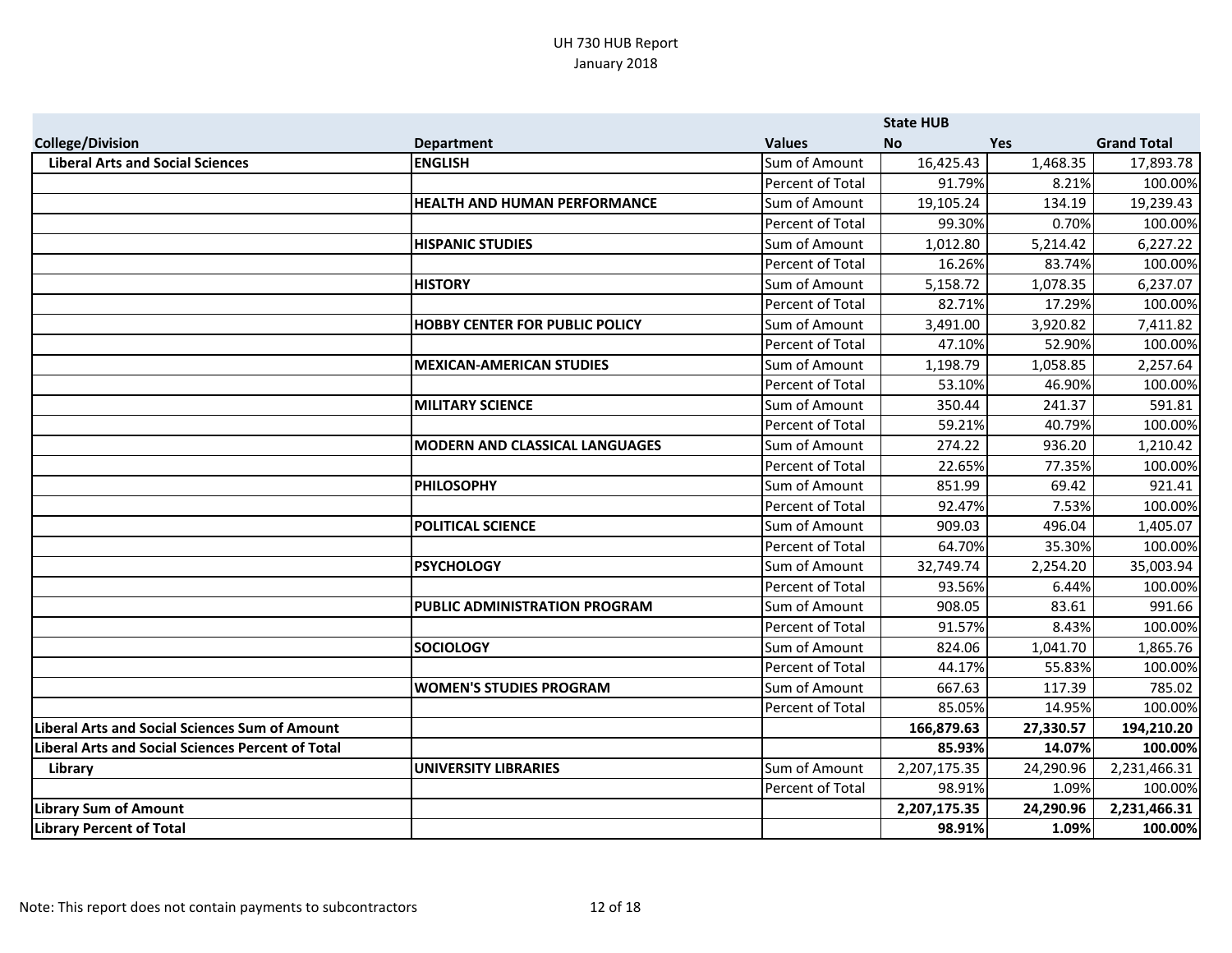|                                                  |                                                       |                  | <b>State HUB</b> |            |                    |
|--------------------------------------------------|-------------------------------------------------------|------------------|------------------|------------|--------------------|
| <b>College/Division</b>                          | <b>Department</b>                                     | <b>Values</b>    | <b>No</b>        | <b>Yes</b> | <b>Grand Total</b> |
| <b>Natural Science and Mathematics</b>           | <b>BIOLOGY &amp; BIOCHEMISTRY</b>                     | Sum of Amount    | 121,468.94       | 1,716.71   | 123,185.65         |
|                                                  |                                                       | Percent of Total | 98.61%           | 1.39%      | 100.00%            |
|                                                  | <b>CHEMISTRY</b>                                      | Sum of Amount    | 348,834.17       | 18,459.34  | 367,293.51         |
|                                                  |                                                       | Percent of Total | 94.97%           | 5.03%      | 100.00%            |
|                                                  | <b>COMPUTER SCIENCE</b>                               | Sum of Amount    | 66,711.61        | 13,641.17  | 80,352.78          |
|                                                  |                                                       | Percent of Total | 83.02%           | 16.98%     | 100.00%            |
|                                                  | <b>CTR FOR NUCLEAR RECEPTORS &amp; CELL SIGNALING</b> | Sum of Amount    | 27,870.65        | 244.52     | 28,115.17          |
|                                                  |                                                       | Percent of Total | 99.13%           | 0.87%      | 100.00%            |
|                                                  | <b>DEAN, NATURAL SCIENCE &amp; MATHE</b>              | Sum of Amount    | 48,821.32        | 3,389.53   | 52,210.85          |
|                                                  |                                                       | Percent of Total | 93.51%           | 6.49%      | 100.00%            |
|                                                  | <b>EARTH AND ATMOSPHERIC SCIENCES</b>                 | Sum of Amount    | 37,495.34        | 7,831.34   | 45,326.68          |
|                                                  |                                                       | Percent of Total | 82.72%           | 17.28%     | 100.00%            |
|                                                  | <b>HOUSTON COASTAL CENTER</b>                         | Sum of Amount    | 80.56            |            | 80.56              |
|                                                  |                                                       | Percent of Total | 100.00%          | 0.00%      | 100.00%            |
|                                                  | <b>MATHEMATICS</b>                                    | Sum of Amount    | 34,333.60        | 1,792.18   | 36,125.78          |
|                                                  |                                                       | Percent of Total | 95.04%           | 4.96%      | 100.00%            |
|                                                  | <b>PHYSICS</b>                                        | Sum of Amount    | 28,911.82        | 6,736.97   | 35,648.79          |
|                                                  |                                                       | Percent of Total | 81.10%           | 18.90%     | 100.00%            |
| Natural Science and Mathematics Sum of Amount    |                                                       |                  | 714,528.01       | 53,811.76  | 768,339.77         |
| Natural Science and Mathematics Percent of Total |                                                       |                  | 93.00%           | 7.00%      | 100.00%            |
| Optometry                                        | <b>DEAN, OPTOMETRY</b>                                | Sum of Amount    | 54,515.38        | 2,122.20   | 56,637.58          |
|                                                  |                                                       | Percent of Total | 96.25%           | 3.75%      | 100.00%            |
|                                                  | <b>OPT VISION SCIENCES</b>                            | Sum of Amount    | 182,301.55       | 261.00     | 182,562.55         |
|                                                  |                                                       | Percent of Total | 99.86%           | 0.14%      | 100.00%            |
|                                                  | <b>OPTOMETRY CLINIC</b>                               | Sum of Amount    | 480,881.99       | 16,768.72  | 497,650.71         |
|                                                  |                                                       | Percent of Total | 96.63%           | 3.37%      | 100.00%            |
| <b>Optometry Sum of Amount</b>                   |                                                       |                  | 717,698.92       | 19,151.92  | 736,850.84         |
| <b>Optometry Percent of Total</b>                |                                                       |                  | 97.40%           | 2.60%      | 100.00%            |
| Pharmacy                                         | <b>DEAN, PHARMACY</b>                                 | Sum of Amount    | 31,132.85        | 8,599.52   | 39,732.37          |
|                                                  |                                                       | Percent of Total | 78.36%           | 21.64%     | 100.00%            |
|                                                  | <b>EXPERIENTIAL PROGRAMS</b>                          | Sum of Amount    | 14,775.39        |            | 14,775.39          |
|                                                  |                                                       | Percent of Total | 100.00%          | 0.00%      | 100.00%            |
|                                                  | <b>PHARM PRACTICE &amp; TRANS RESEARCH</b>            | Sum of Amount    | 12,706.02        | 502.95     | 13,208.97          |
|                                                  |                                                       | Percent of Total | 96.19%           | 3.81%      | 100.00%            |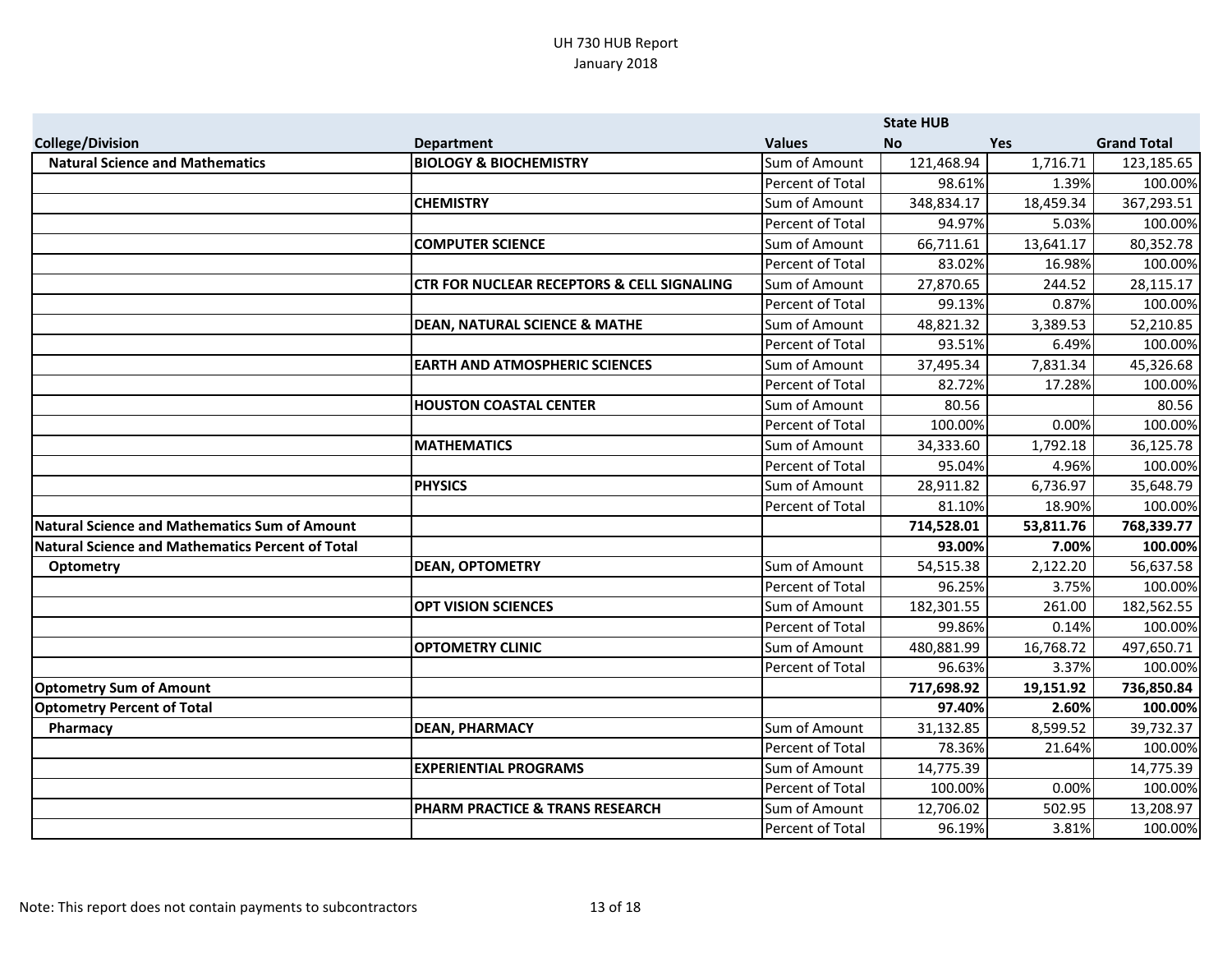|                                  |                                                |                         | <b>State HUB</b> |            |                    |
|----------------------------------|------------------------------------------------|-------------------------|------------------|------------|--------------------|
| <b>College/Division</b>          | <b>Department</b>                              | <b>Values</b>           | <b>No</b>        | <b>Yes</b> | <b>Grand Total</b> |
| Pharmacy                         | PHARMACOLOGICAL & PHARMACEUTIC                 | Sum of Amount           | 67,661.13        | 1,134.77   | 68,795.90          |
|                                  |                                                | Percent of Total        | 98.35%           | 1.65%      | 100.00%            |
|                                  | <b>STUDENT SERVICES PHARMACY</b>               | Sum of Amount           |                  | 168.05     | 168.05             |
|                                  |                                                | Percent of Total        | 0.00%            | 100.00%    | 100.00%            |
| <b>Pharmacy Sum of Amount</b>    |                                                |                         | 126,275.39       | 10,405.29  | 136,680.68         |
| <b>Pharmacy Percent of Total</b> |                                                |                         | 92.39%           | 7.61%      | 100.00%            |
| Research                         | <b>ADVANCED MANUFACTURING INSTITUTE (AMI)</b>  | Sum of Amount           | 19,953.72        |            | 19,953.72          |
|                                  |                                                | Percent of Total        | 100.00%          | 0.00%      | 100.00%            |
|                                  | <b>ANIMAL CARE OPERATIONS</b>                  | Sum of Amount           | 9,409.94         | 801.40     | 10,211.34          |
|                                  |                                                | Percent of Total        | 92.15%           | 7.85%      | 100.00%            |
|                                  | <b>BUSINESS OPERATIONS &amp; IT</b>            | Sum of Amount           | 6,804.09         | 2,598.44   | 9,402.53           |
|                                  |                                                | <b>Percent of Total</b> | 72.36%           | 27.64%     | 100.00%            |
|                                  | <b>CENTER FOR INDUSTRIAL PARTNERS</b>          | Sum of Amount           | 323.48           | 209.82     | 533.30             |
|                                  |                                                | Percent of Total        | 60.66%           | 39.34%     | 100.00%            |
|                                  | <b>DIV OF RESEARCH BUSINESS OPERATIONS</b>     | Sum of Amount           | 452.63           |            | 452.63             |
|                                  |                                                | Percent of Total        | 100.00%          | 0.00%      | 100.00%            |
|                                  | <b>DOR COMMUNICATIONS</b>                      | Sum of Amount           | 1,537.41         | 8,637.00   | 10,174.41          |
|                                  |                                                | Percent of Total        | 15.11%           | 84.89%     | 100.00%            |
|                                  | <b>ENVIRONMENT HEALTH &amp; LIFE SAFETY</b>    | Sum of Amount           | 2,850.05         |            | 2,850.05           |
|                                  |                                                | Percent of Total        | 100.00%          | 0.00%      | 100.00%            |
|                                  | <b>GRANT DEVELOPMENT</b>                       | Sum of Amount           | 24.38            | 1,452.31   | 1,476.69           |
|                                  |                                                | Percent of Total        | 1.65%            | 98.35%     | 100.00%            |
|                                  | <b>GRANTS AND CONTRACTS</b>                    | Sum of Amount           | 1,039.63         | 408.09     | 1,447.72           |
|                                  |                                                | Percent of Total        | 71.81%           | 28.19%     | 100.00%            |
|                                  | <b>HEALTH RESEARCH INSTITUTE</b>               | Sum of Amount           | 5,209.25         | 153.43     | 5,362.68           |
|                                  |                                                | Percent of Total        | 97.14%           | 2.86%      | 100.00%            |
|                                  | <b>OFFICE OF INTELLECTUAL PROPERTY MGMT</b>    | Sum of Amount           | 116,767.18       | 205.70     | 116,972.88         |
|                                  |                                                | Percent of Total        | 99.82%           | 0.18%      | 100.00%            |
|                                  | <b>RESEARCH</b>                                | Sum of Amount           | 12,528.70        | 1,129.98   | 13,658.68          |
|                                  |                                                | Percent of Total        | 91.73%           | 8.27%      | 100.00%            |
|                                  | <b>RESEARCH INVESTMENT FUND</b>                | Sum of Amount           | 33,233.98        |            | 33,233.98          |
|                                  |                                                | Percent of Total        | 100.00%          | 0.00%      | 100.00%            |
|                                  | <b>RESEARCH POLICIES/COMPLIANCE/COMMITTEES</b> | Sum of Amount           | 2,430.19         | 4,658.97   | 7,089.16           |
|                                  |                                                | Percent of Total        | 34.28%           | 65.72%     | 100.00%            |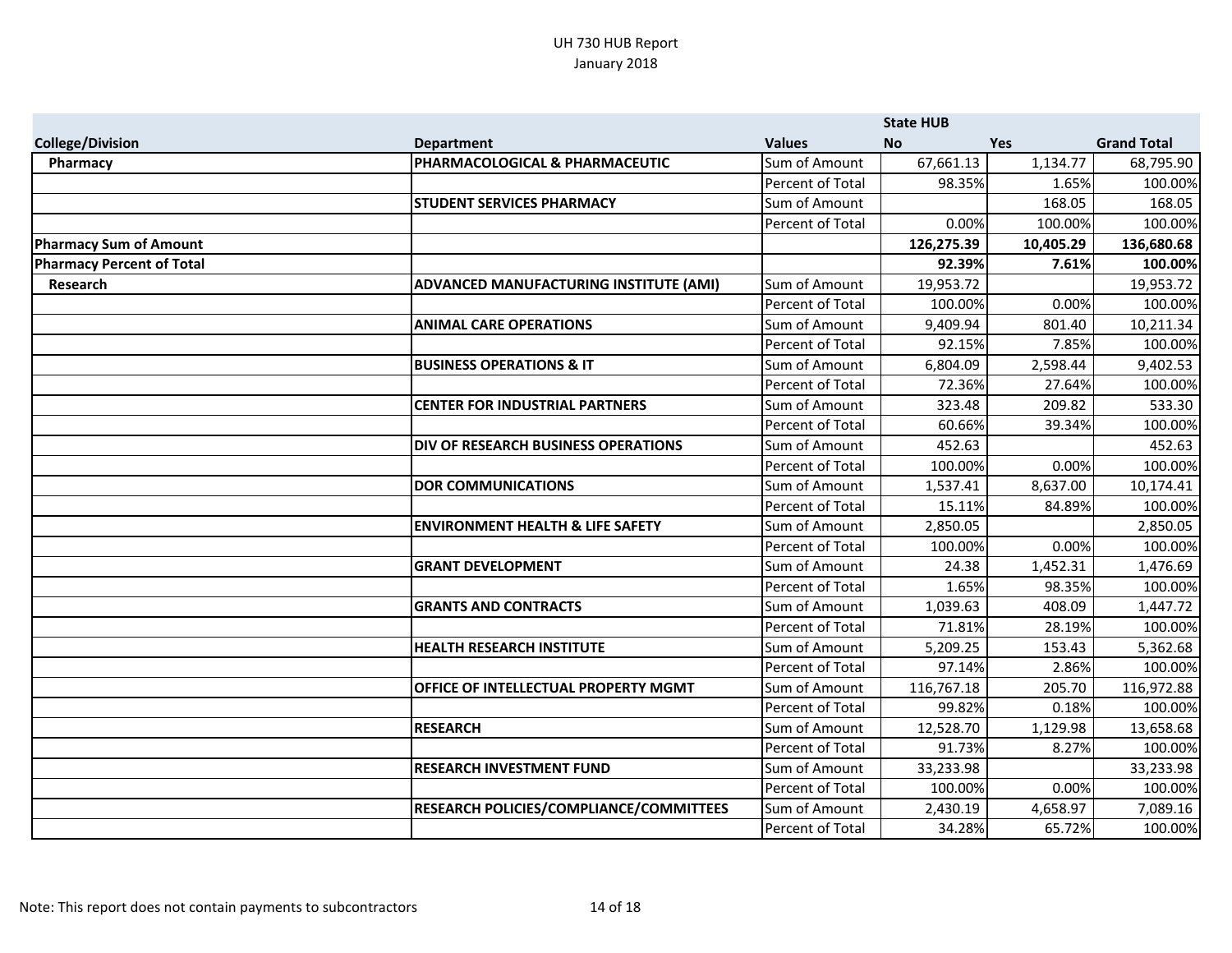|                                           |                                                  |                  | <b>State HUB</b> |            |                    |
|-------------------------------------------|--------------------------------------------------|------------------|------------------|------------|--------------------|
| <b>College/Division</b>                   | <b>Department</b>                                | <b>Values</b>    | <b>No</b>        | <b>Yes</b> | <b>Grand Total</b> |
| Research                                  | <b>TIMES</b>                                     | Sum of Amount    | 51,838.91        | 3,959.12   | 55,798.03          |
|                                           |                                                  | Percent of Total | 92.90%           | 7.10%      | 100.00%            |
|                                           | TX CTR SUPERCONDUCTIVITY AT UH                   | Sum of Amount    | 183,180.69       | 93.90      | 183,274.59         |
|                                           |                                                  | Percent of Total | 99.95%           | 0.05%      | 100.00%            |
|                                           | TX OBESITY RESEARCH CENTER                       | Sum of Amount    | 5,287.06         | 470.00     | 5,757.06           |
|                                           |                                                  | Percent of Total | 91.84%           | 8.16%      | 100.00%            |
|                                           | UH SEQUENCING CORE FACILITY                      | Sum of Amount    | 35,100.00        |            | 35,100.00          |
|                                           |                                                  | Percent of Total | 100.00%          | 0.00%      | 100.00%            |
| <b>Research Sum of Amount</b>             |                                                  |                  | 487,971.29       | 24,778.16  | 512,749.45         |
| <b>Research Percent of Total</b>          |                                                  |                  | 95.17%           | 4.83%      | 100.00%            |
| <b>School of Nursing</b>                  | <b>DEAN, SCHOOL OF NURSING</b>                   | Sum of Amount    | 20,975.88        | 554.27     | 21,530.15          |
|                                           |                                                  | Percent of Total | 97.43%           | 2.57%      | 100.00%            |
| <b>School of Nursing Sum of Amount</b>    |                                                  |                  | 20,975.88        | 554.27     | 21,530.15          |
| <b>School of Nursing Percent of Total</b> |                                                  |                  | 97.43%           | 2.57%      | 100.00%            |
| <b>Student Affairs</b>                    | <b>ADMISSIONS</b>                                | Sum of Amount    | 10,920.49        | 32,294.54  | 43,215.03          |
|                                           |                                                  | Percent of Total | 25.27%           | 74.73%     | 100.00%            |
|                                           | <b>CAMPUS RECREATION</b>                         | Sum of Amount    | 44,037.58        | 427.95     | 44,465.53          |
|                                           |                                                  | Percent of Total | 99.04%           | 0.96%      | 100.00%            |
|                                           | <b>CAMPUS SOLUTIONS SERVICES</b>                 | Sum of Amount    | 141,769.02       | 23,560.00  | 165,329.02         |
|                                           |                                                  | Percent of Total | 85.75%           | 14.25%     | 100.00%            |
|                                           | <b>CENTER FOR DIVERSITY &amp; INCLUSION</b>      | Sum of Amount    | 911.01           |            | 911.01             |
|                                           |                                                  | Percent of Total | 100.00%          | 0.00%      | 100.00%            |
|                                           | <b>CENTER FOR FRATERNITY &amp; SORORITY LIFE</b> | Sum of Amount    | 645.45           | 98.76      | 744.21             |
|                                           |                                                  | Percent of Total | 86.73%           | 13.27%     | 100.00%            |
|                                           | <b>CENTER FOR STUDENT INVOLVEMENT</b>            | Sum of Amount    | 1,374.15         | 835.84     | 2,209.99           |
|                                           |                                                  | Percent of Total | 62.18%           | 37.82%     | 100.00%            |
|                                           | <b>CENTER FOR STUDENT MEDIA</b>                  | Sum of Amount    | 2,016.47         | 132.98     | 2,149.45           |
|                                           |                                                  | Percent of Total | 93.81%           | 6.19%      | 100.00%            |
|                                           | <b>CENTER FOR STUDENTS W/DISABILITIES</b>        | Sum of Amount    | 17,953.65        |            | 17,953.65          |
|                                           |                                                  | Percent of Total | 100.00%          | 0.00%      | 100.00%            |
|                                           | <b>CHILDREN'S LEARNING CENTER</b>                | Sum of Amount    | 7,681.25         | 635.42     | 8,316.67           |
|                                           |                                                  | Percent of Total | 92.36%           | 7.64%      | 100.00%            |
|                                           | <b>COUGARS IN RECOVERY</b>                       | Sum of Amount    | 273.12           | 315.98     | 589.10             |
|                                           |                                                  | Percent of Total | 46.36%           | 53.64%     | 100.00%            |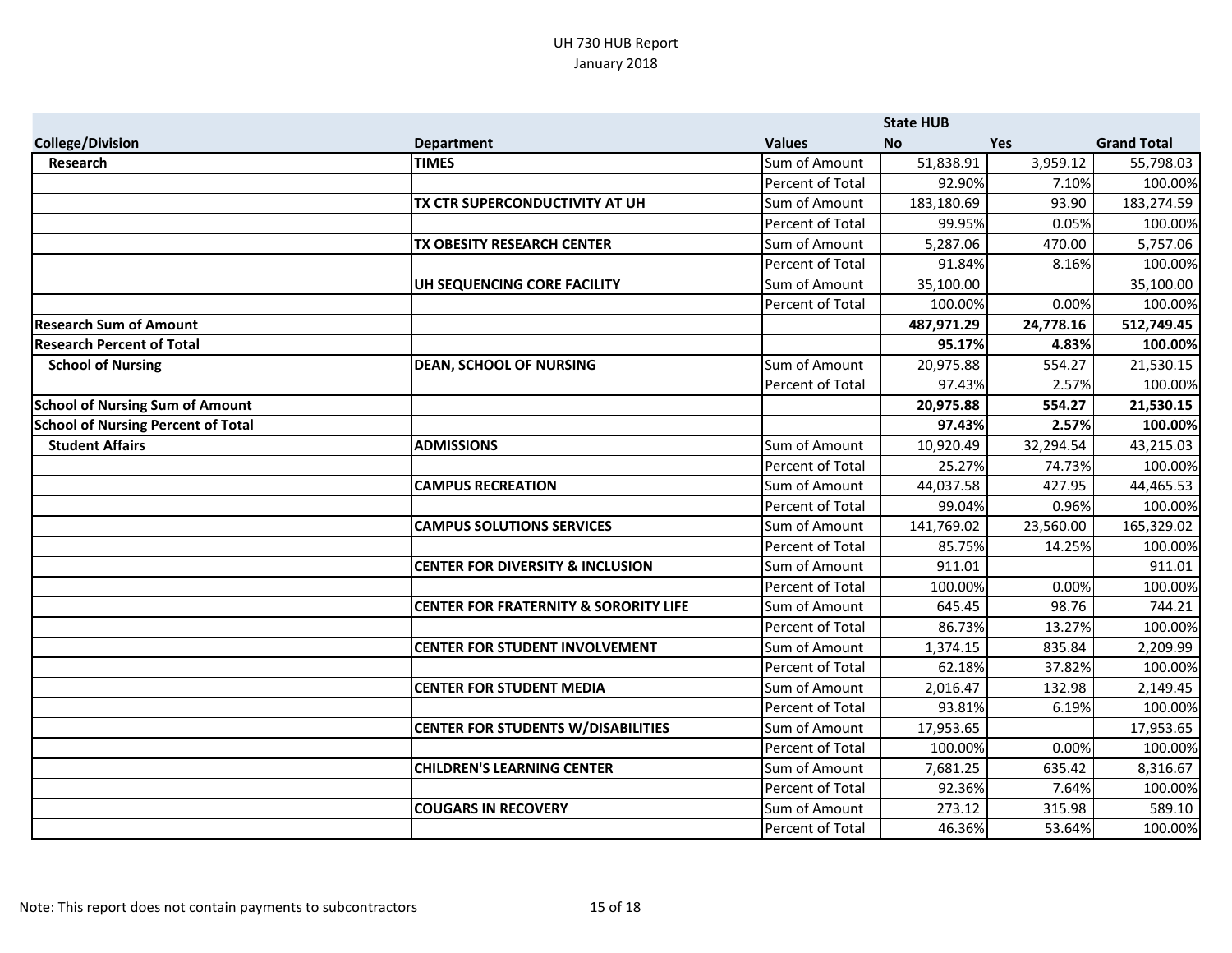|                         |                                           |                  | <b>State HUB</b> |            |                    |
|-------------------------|-------------------------------------------|------------------|------------------|------------|--------------------|
| <b>College/Division</b> | <b>Department</b>                         | <b>Values</b>    | <b>No</b>        | <b>Yes</b> | <b>Grand Total</b> |
| <b>Student Affairs</b>  | <b>COUNSELING AND PSYCH SVCS</b>          | Sum of Amount    | 1,607.71         | 18,986.61  | 20,594.32          |
|                         |                                           | Percent of Total | 7.81%            | 92.19%     | 100.00%            |
|                         | <b>DEAN OF STUDENTS</b>                   | Sum of Amount    | 1,754.96         | 734.02     | 2,488.98           |
|                         |                                           | Percent of Total | 70.51%           | 29.49%     | 100.00%            |
|                         | <b>ENROLLMENT MANAGEMENT SERVICES</b>     | Sum of Amount    | 589.65           | 411.72     | 1,001.37           |
|                         |                                           | Percent of Total | 58.88%           | 41.12%     | 100.00%            |
|                         | <b>LGBTQ RESOURCE CENTER</b>              | Sum of Amount    | 28.82            |            | 28.82              |
|                         |                                           | Percent of Total | 100.00%          | 0.00%      | 100.00%            |
|                         | <b>OFFICE OF THE UNIVERSITY REGISTRAR</b> | Sum of Amount    | 5,709.83         | 482.09     | 6,191.92           |
|                         |                                           | Percent of Total | 92.21%           | 7.79%      | 100.00%            |
|                         | <b>RELIGION CENTER</b>                    | Sum of Amount    | 509.82           |            | 509.82             |
|                         |                                           | Percent of Total | 100.00%          | 0.00%      | 100.00%            |
|                         | <b>SCHOLARSHIPS AND FINANCIAL AID</b>     | Sum of Amount    | 3,852.03         | 3,769.07   | 7,621.10           |
|                         |                                           | Percent of Total | 50.54%           | 49.46%     | 100.00%            |
|                         | <b>STU COMMUNICATION &amp; MARKETING</b>  | Sum of Amount    | 547.39           | 9.31       | 556.70             |
|                         |                                           | Percent of Total | 98.33%           | 1.67%      | 100.00%            |
|                         | <b>STUDENT AFFAIRS</b>                    | Sum of Amount    | 27,297.04        | 110.62     | 27,407.66          |
|                         |                                           | Percent of Total | 99.60%           | 0.40%      | 100.00%            |
|                         | <b>STUDENT AFFAIRS BUSINESS SERVICES</b>  | Sum of Amount    | 3,186.72         |            | 3,186.72           |
|                         |                                           | Percent of Total | 100.00%          | 0.00%      | 100.00%            |
|                         | <b>STUDENT AFFAIRS IT SERVICES</b>        | Sum of Amount    | 256.73           |            | 256.73             |
|                         |                                           | Percent of Total | 100.00%          | 0.00%      | 100.00%            |
|                         | <b>STUDENT CENTER</b>                     | Sum of Amount    | 27,885.35        | 1,323.54   | 29,208.89          |
|                         |                                           | Percent of Total | 95.47%           | 4.53%      | 100.00%            |
|                         | <b>STUDENT HEALTH CENTER</b>              | Sum of Amount    | 128,673.92       | 15,797.86  | 144,471.78         |
|                         |                                           | Percent of Total | 89.07%           | 10.93%     | 100.00%            |
|                         | <b>STUDENT HOUSING - RESID LIFE</b>       | Sum of Amount    | 34,495.34        | 12,066.27  | 46,561.61          |
|                         |                                           | Percent of Total | 74.09%           | 25.91%     | 100.00%            |
|                         | <b>UNIVERSITY CAREER SERVICES</b>         | Sum of Amount    | 2,537.60         |            | 2,537.60           |
|                         |                                           | Percent of Total | 100.00%          | 0.00%      | 100.00%            |
|                         | URBAN EXPERIENCE VPSA                     | Sum of Amount    | 1,868.13         | 101.26     | 1,969.39           |
|                         |                                           | Percent of Total | 94.86%           | 5.14%      | 100.00%            |
|                         | <b>VETERAN SERVICES</b>                   | Sum of Amount    | 776.14           |            | 776.14             |
|                         |                                           | Percent of Total | 100.00%          | 0.00%      | 100.00%            |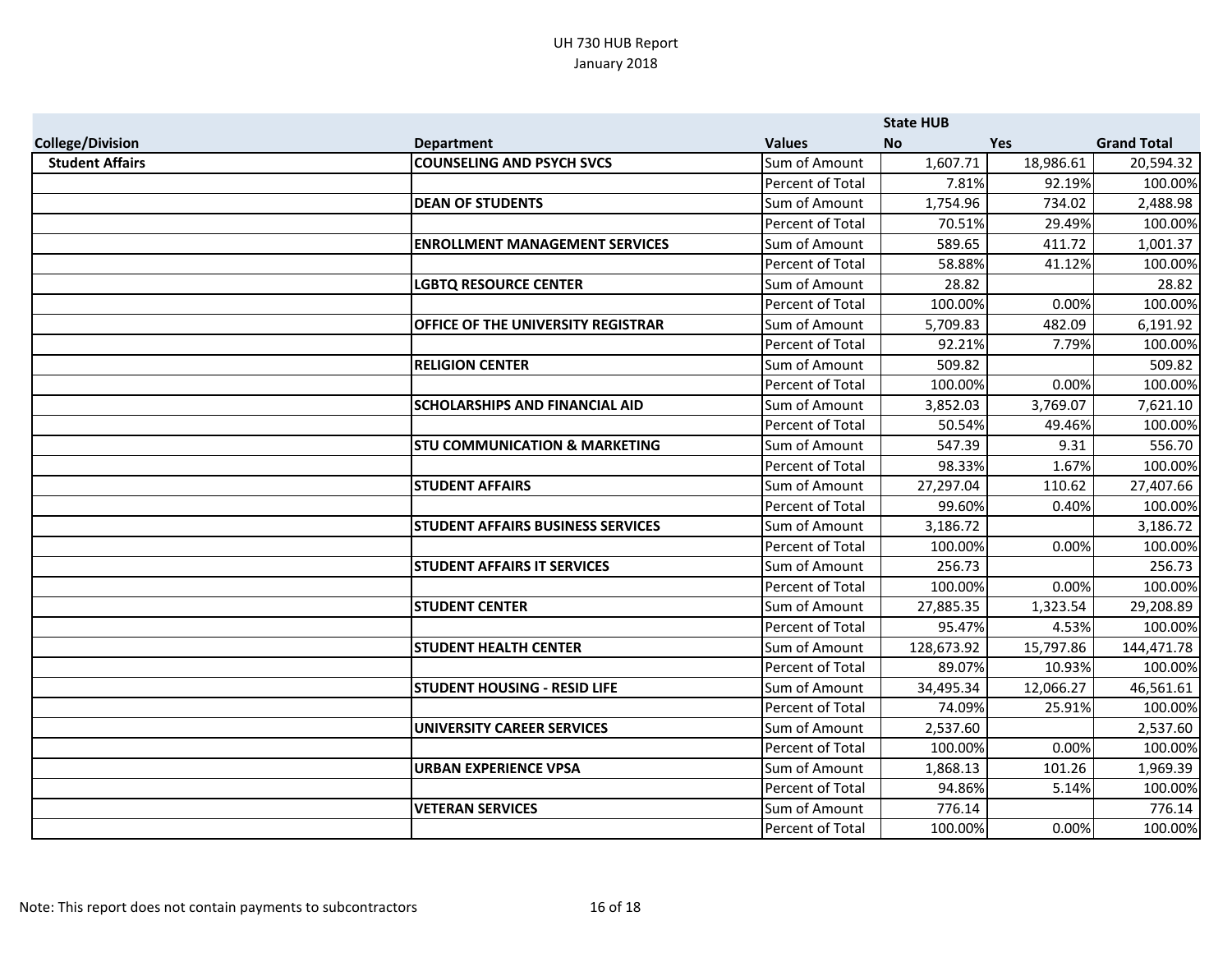|                                                   |                                                 |                  | <b>State HUB</b> |            |                    |
|---------------------------------------------------|-------------------------------------------------|------------------|------------------|------------|--------------------|
| <b>College/Division</b>                           | <b>Department</b>                               | <b>Values</b>    | <b>No</b>        | <b>Yes</b> | <b>Grand Total</b> |
| <b>Student Affairs</b>                            | <b>WELLNESS CENTER</b>                          | Sum of Amount    | 598.97           | 122.85     | 721.82             |
|                                                   |                                                 | Percent of Total | 82.98%           | 17.02%     | 100.00%            |
|                                                   | <b>WOMEN &amp; GENDER RESOURCE CENTER</b>       | Sum of Amount    | 427.06           | 264.23     | 691.29             |
|                                                   |                                                 | Percent of Total | 61.78%           | 38.22%     | 100.00%            |
| <b>Student Affairs Sum of Amount</b>              |                                                 |                  | 470,185.40       | 112,480.92 | 582,666.32         |
| <b>Student Affairs Percent of Total</b>           |                                                 |                  | 80.70%           | 19.30%     | 100.00%            |
| <b>Technology</b>                                 | <b>CENTER FOR LIFE SCIENCES TECH</b>            | Sum of Amount    | 5,000.00         |            | 5,000.00           |
|                                                   |                                                 | Percent of Total | 100.00%          | 0.00%      | 100.00%            |
|                                                   | <b>CONSTRUCTION MANAGEMENT</b>                  | Sum of Amount    | 6,607.38         | 431.86     | 7,039.24           |
|                                                   |                                                 | Percent of Total | 93.86%           | 6.14%      | 100.00%            |
|                                                   | <b>CTR FOR INFO SCRTY, RES &amp; EDU</b>        | Sum of Amount    | 3,109.97         |            | 3,109.97           |
|                                                   |                                                 | Percent of Total | 100.00%          | 0.00%      | 100.00%            |
|                                                   | <b>DEAN, TECHNOLOGY</b>                         | Sum of Amount    | 25,054.29        | 14,499.63  | 39,553.92          |
|                                                   |                                                 | Percent of Total | 63.34%           | 36.66%     | 100.00%            |
|                                                   | <b>ENGINEERING TECHNOLOGY</b>                   | Sum of Amount    | 4,480.03         | 957.94     | 5,437.97           |
|                                                   |                                                 | Percent of Total | 82.38%           | 17.62%     | 100.00%            |
|                                                   | <b>HUMAN DEVELOP AND CONSUMER SCI</b>           | Sum of Amount    | 4,323.32         | 50.14      | 4,373.46           |
|                                                   |                                                 | Percent of Total | 98.85%           | 1.15%      | 100.00%            |
|                                                   | <b>INFORMATION &amp; LOGISTICS TECH</b>         | Sum of Amount    | 854.89           | 218.06     | 1,072.95           |
|                                                   |                                                 | Percent of Total | 79.68%           | 20.32%     | 100.00%            |
| <b>Technology Sum of Amount</b>                   |                                                 |                  | 49,429.88        | 16,157.63  | 65,587.51          |
| <b>Technology Percent of Total</b>                |                                                 |                  | 75.36%           | 24.64%     | 100.00%            |
| Univ Marketing, Comm & Media Rel                  | <b>MARKETING-UNIV MKT, COMM &amp; MEDIA REL</b> | Sum of Amount    | 121,754.61       |            | 121,754.61         |
|                                                   |                                                 | Percent of Total | 100.00%          | 0.00%      | 100.00%            |
|                                                   | VC/VP UNIV MKTG, COMM & MEDIA REL               | Sum of Amount    | 6,867.60         | 578.61     | 7,446.21           |
|                                                   |                                                 | Percent of Total | 92.23%           | 7.77%      | 100.00%            |
| Univ Marketing, Comm & Media Rel Sum of Amount    |                                                 |                  | 128,622.21       | 578.61     | 129,200.82         |
| Univ Marketing, Comm & Media Rel Percent of Total |                                                 |                  | 99.55%           | 0.45%      | 100.00%            |
| <b>University Advancement</b>                     | <b>ALUMNI RELATIONS</b>                         | Sum of Amount    | 484.23           | 145.49     | 629.72             |
|                                                   |                                                 | Percent of Total | 76.90%           | 23.10%     | 100.00%            |
|                                                   | <b>ANNUAL GIVING</b>                            | Sum of Amount    | 39,244.51        |            | 39,244.51          |
|                                                   |                                                 | Percent of Total | 100.00%          | 0.00%      | 100.00%            |
|                                                   | <b>BUSINESS OPERATIONS</b>                      | Sum of Amount    | 3,925.09         | 211.47     | 4,136.56           |
|                                                   |                                                 | Percent of Total | 94.89%           | 5.11%      | 100.00%            |